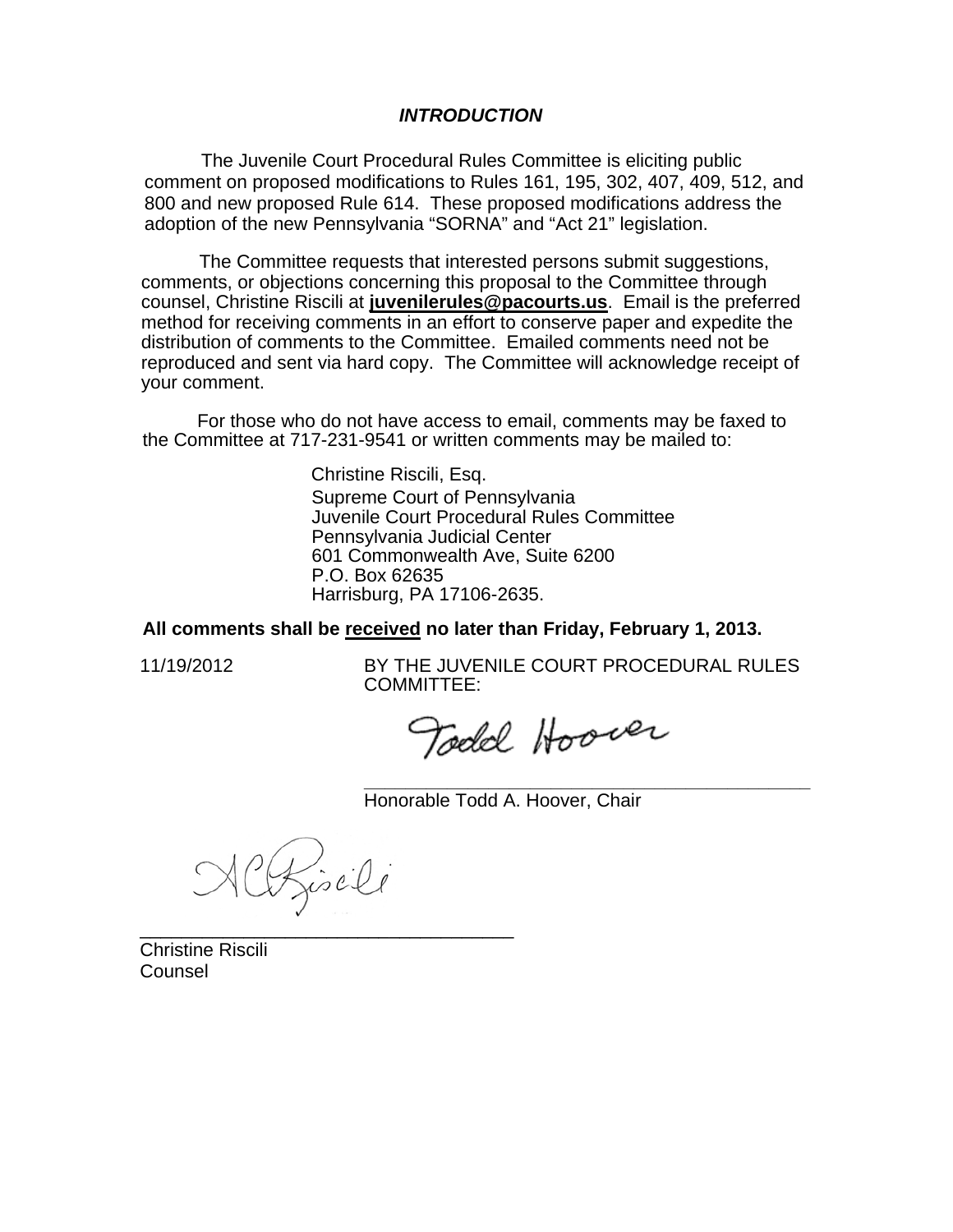# **REQUEST FOR PUBLIC COMMENT**

The Juvenile Court Procedural Rules Committee (Committee) is seeking public comment on amendments to Rules 161, 195, 302, 407, 409, 512, and 800 and new proposed Rule 614.

With the adoption of Act 111 of 2011(P.L. 446, No. 111, Cl. 18) and Act 91 of 2012 (P.L. 880, No. 91, Cl. 18), the legislature has placed several requirements upon the Chief Juvenile Probation Officer and the court to follow when a juvenile is adjudicated delinquent on an enumerated sexual offense. These proposed rule additions reflect these statutory changes.

#### **Rule 161**

Rule 161 has been specifically questioned because requirements in this new legislation affect the inspection and copying of juvenile probation files by the State Sexual Offenders Assessment Board (SOAB).

When Rule 161 was adopted by the Court, it was intended to make inspection and copying of juvenile probation files more accessible to attorneys, SOAB, and JCJC. However, this rule never was intended to bypass other legal restrictions placed upon records or reports. For example, there may be confidential communications between a patient and psychiatrist that is protected by law. *See Commonwealth v. Carter*, 821 A.2d 601 (Pa. Super. Court. 2003), for clarification of protected information.

The addition of "unless the court has determined that the information sought is otherwise protected by law" was added to paragraph (A) to clarify the original intent of the rule. If the juvenile probation office fails to permit inspection and/or copying of specific information, the court must to determine whether the information sought is protected communications.

## **Rule 195**

As stated *supra*, the chief juvenile probation officer must follow specific directives in carrying out the registry requirements for juveniles classified as "juvenile offenders." In addition, if a juvenile is in a placement facility ninety days prior to turning twenty years old and is in placement on an enumerated sexual offense, which could lead to an "Act 21" placement, the chief juvenile probation officer must make a referral to the SOAB.

To assist the chief juvenile probation officer in his or her duties, Rule 195 requires assigned juvenile probation officers to assist their Chief in fulfilling the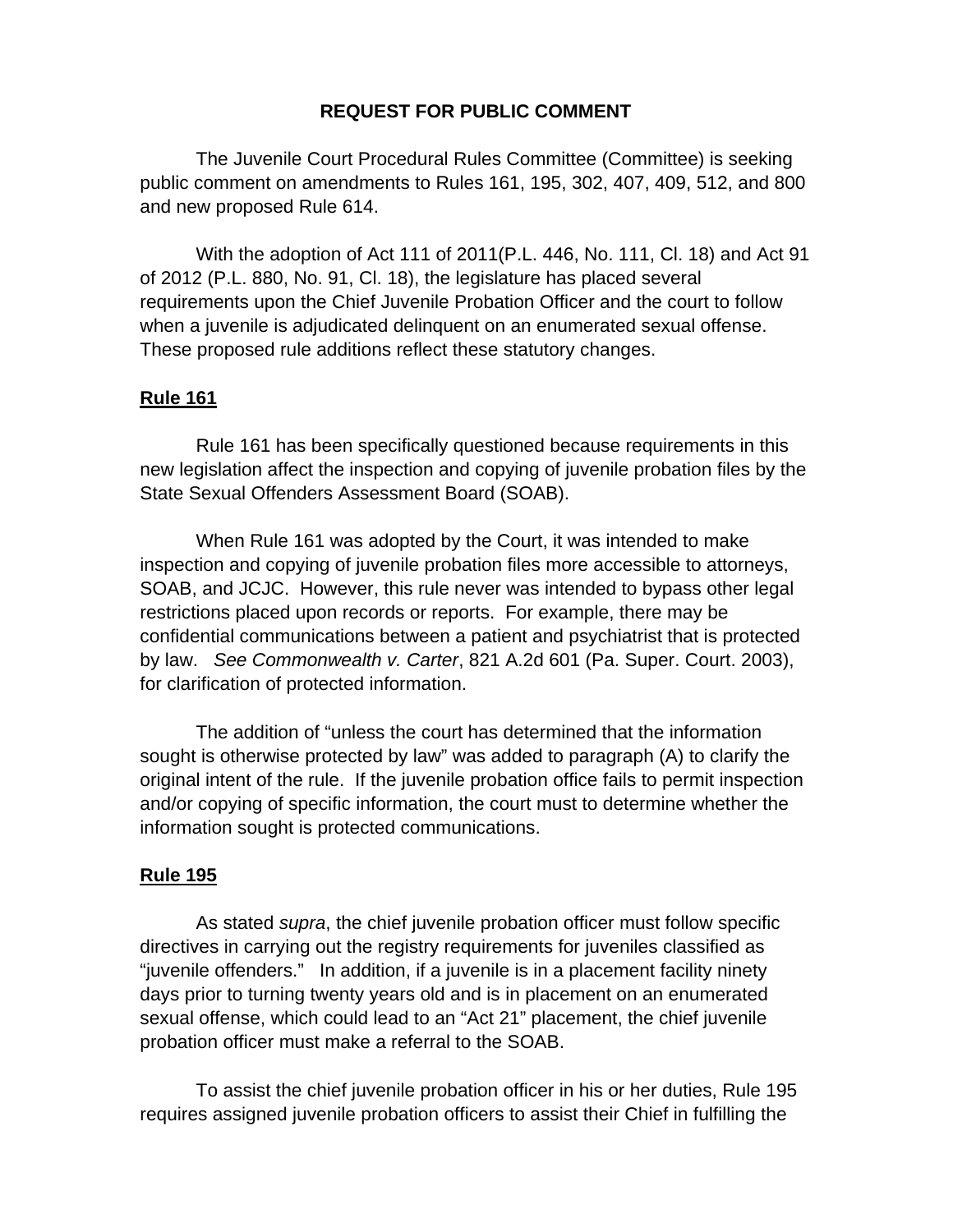mandated duties for notification and registry of "juvenile offenders" and juveniles adjudicated delinquent for acts of sexual violence that may be designated as a "sexually violent delinquent child" in the future.

## **Rules 302, 409, and 800**

Rules 302 and 409 require the court to *classify* an out-of-county juvenile as a "juvenile offender" at the time of the adjudication of delinquency. This differs from 42 Pa.C.S. § 9799.23, which requires the court to classify the "juvenile offender" at the time of disposition.

An out-of-county juvenile is required to *register* as a "juvenile offender" at the time of the adjudication of delinquency pursuant to 42 Pa.C.S. § 9799.19(H). Before a juvenile can register, the juvenile first must be classified as a "juvenile offender" by the court. Therefore, Rule 800 makes these two requirements consistent. *See* Rule 800 for partial suspension of 42 Pa.C.S. § 9799.23(A).

# **Rule 407**

Rule 407 requires the juvenile to complete a mandatory written admission colloquy with the juvenile prior to entering the courtroom if the juvenile is admitting to the delinquent act(s). A part of this colloquy requires the attorney to review the consequences of an adjudication of delinquency with the juvenile. In addition to this explanation by the attorney, the rule also requires an independent inquiry by the court asking the juvenile if the juvenile understands the consequences that stem from admitting to the delinquent act(s).

Act 111 now requires a juvenile to register as a "juvenile offender" or "a sexually violent delinquent child" for certain sexual offenses and to follow many requirements for that registry. To explain these new requirements to the juvenile, a separate colloquy must be performed in those specific cases when the juvenile is admitting to an enumerated sexual offense. This new "SORNA" and "Act 21" colloquy is an addendum to the admission colloquy. The court is to review both colloquies with the juvenile when making a determination that the admission is knowingly, intelligently, and voluntarily made.

Because the consequences of an adjudication of delinquency on an enumerated sexual offense include reporting requirements for the rest of the juvenile's life and could include a mandatory jail sentence for non-compliance, the "SORNA" and "Act 21" colloquy is being mandated.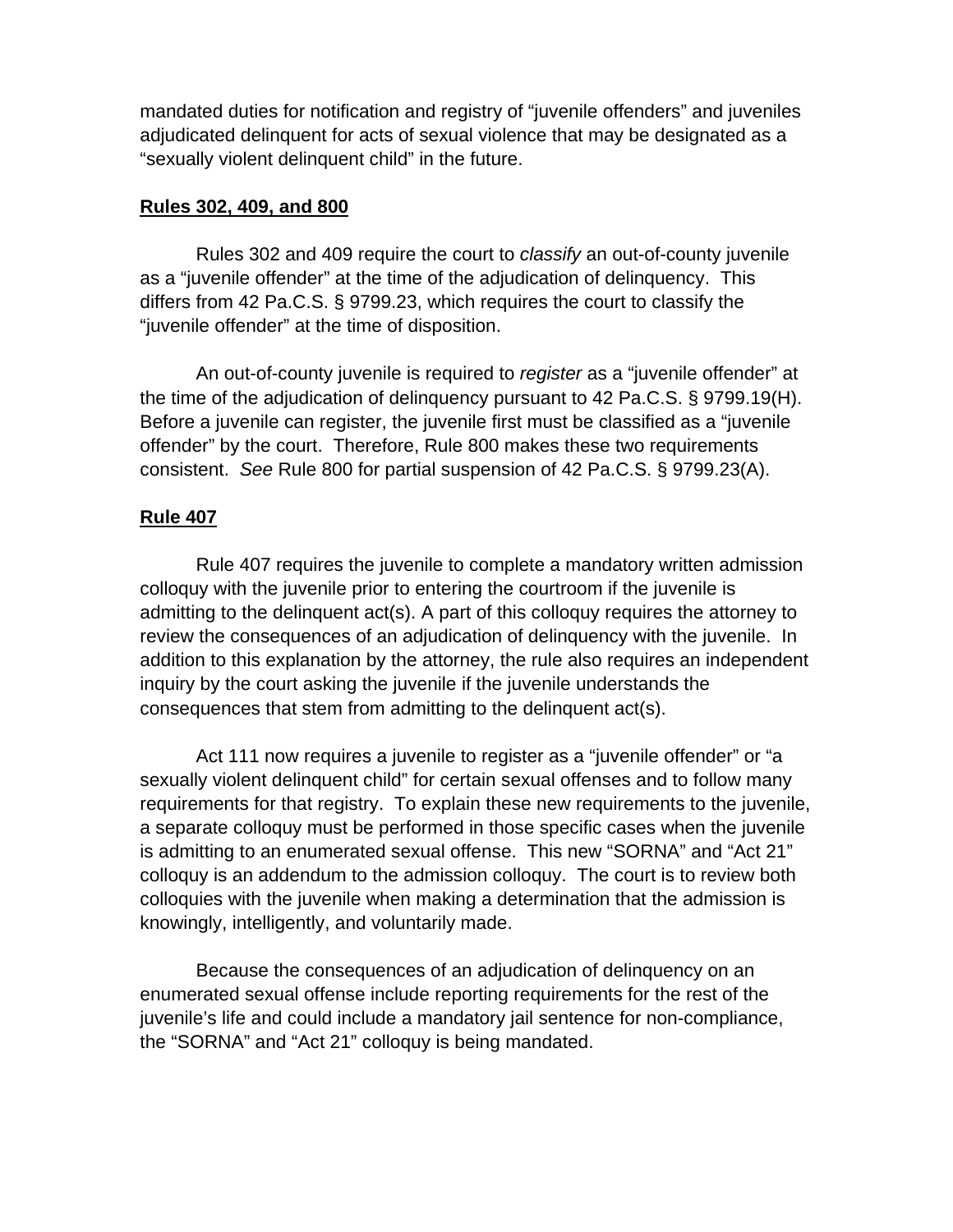# **Rule 512**

The court must classify the juvenile as a "juvenile offender" at the time of the disposition. *See* 42 Pa.C.S. § 9799.19(H). For out-of-county juveniles, see Rules 302 and 409.

In addition to the classification, the court must notify the juvenile of specific duties as set forth in paragraph (E)(1) and fulfill specific duties as provided in paragraph (E)(2).

## **Rule 614**

This new proposed rule provides the steps that the Chief Juvenile Probation Officer must take when a juvenile has committed an enumerated sexual offense that actuates possible involuntary civil commitment if the juvenile is in placement ninety days prior to the juvenile's twentieth birthday for that triggering offense.

Initial proceedings to "evaluate" the juvenile begin in juvenile court but once a petition has been filed by the county solicitor or a designee, civil proceedings are commenced.

The rule specifically provides that the Chief Juvenile Probation Officer has specific duties, which include explaining to juveniles what could occur if they have been adjudicated delinquent for an act of sexual violence and are in a placement facility ninety days prior to their twentieth birthdays.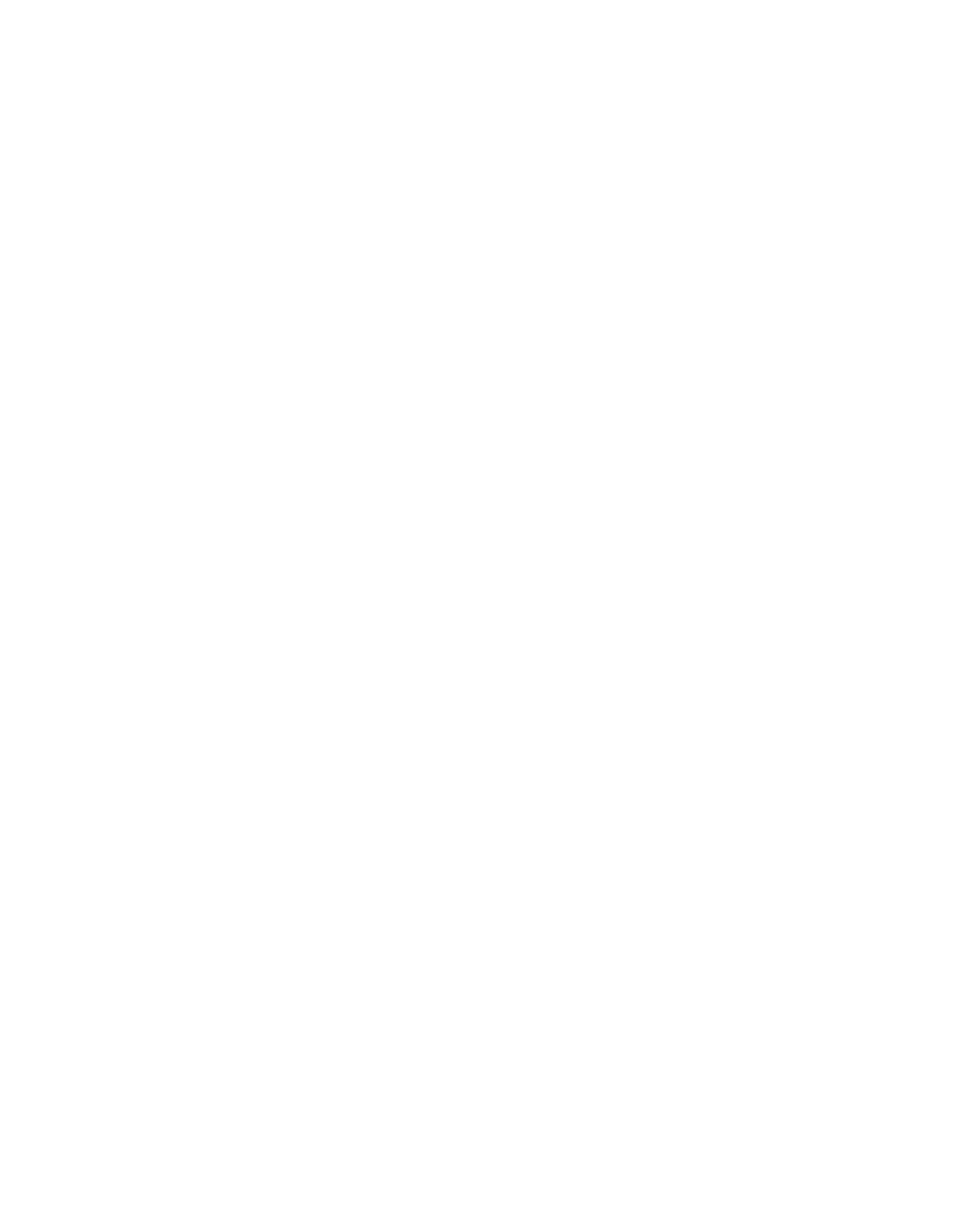# **RULE 161. INSPECTING, COPYING, AND DISSEMINATING JUVENILE PROBATION FILES**

# A. **Inspecting and copying.** Except as provided in paragraph (C), juvenile probation files shall be open to inspection and/or copying**, unless the court has determined that the information sought is otherwise protected by law,** only by:

- 1) the juvenile's attorney;
- 2) the attorney for the Commonwealth;
- 3) the State Sexual Offenders Assessment Board;
- 4) the Juvenile Court Judges' Commission; or
- 5) any other person, agency, or department by order of court.

\* \* \*

#### **COMMENT**

\* \* \*

Nothing in this rule is intended to preclude the juvenile probation office from sharing information in its file with the juvenile.

**Pursuant to paragraph (A)(5), the court is to order the specific information that may be subject to inspection and/or copying and by whom the file may be viewed.** 

*See* **Commonwealth v. Carter, 821 A.2d 601 (Pa. Super. Ct. 2003) for clarification of protected information.**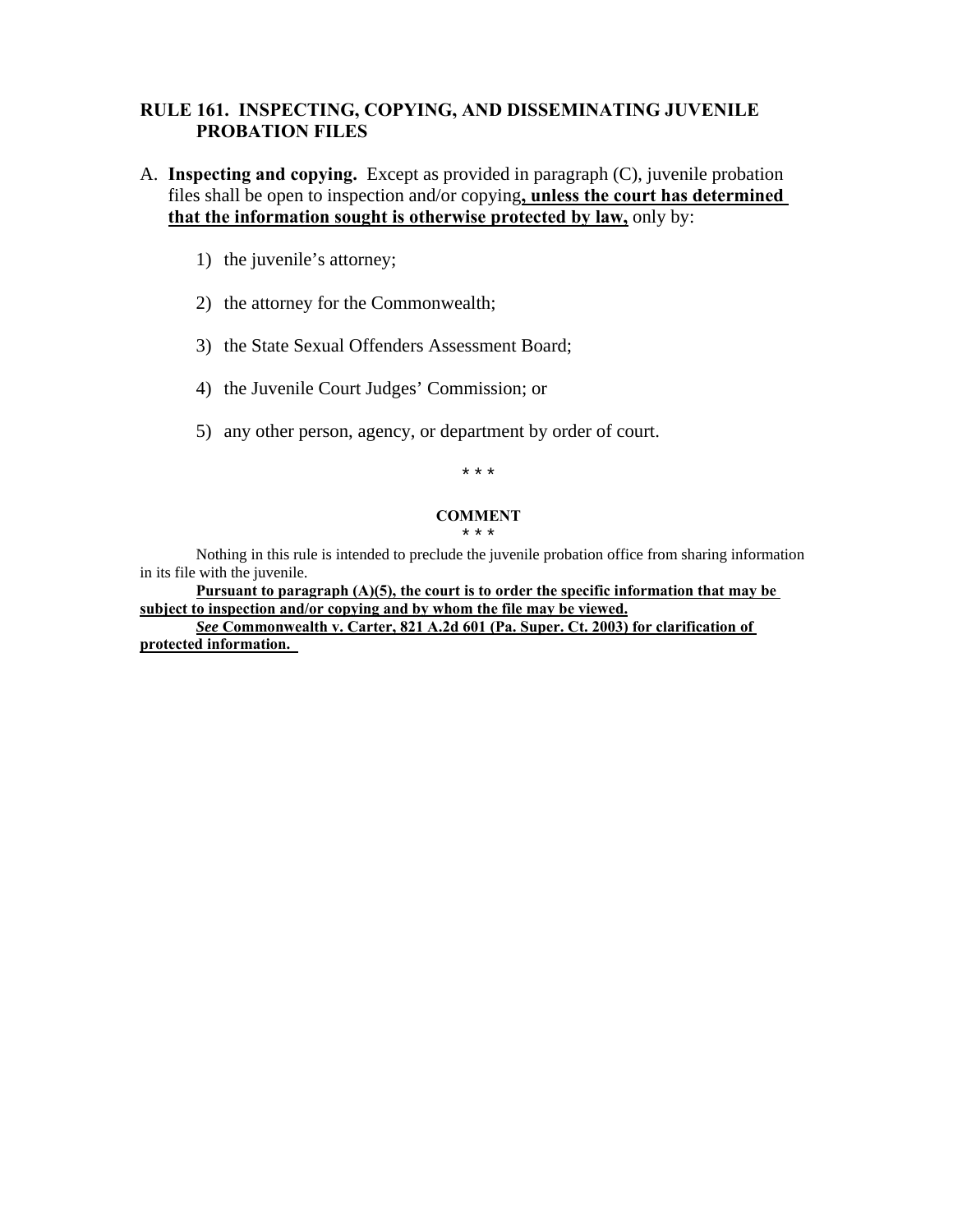# **Part (D)(2) Juvenile Probation Officers**

## **Rule 195. Powers, Duties, and Training of a Juvenile Probation Officer**

A. **Powers and Duties of a Juvenile Probation Officer**. Subject to any limitation imposed by the court, a juvenile probation officer shall:

\* \* \*

# **13) provide information for "juvenile offenders" and assist the chief juvenile probation officer:**

- **a) by identifying adjudicated juveniles who are designated as "juvenile offenders";**
- **b) by informing these identified juveniles of the duty to register as a sexual offender;**
- **c) by requiring the juvenile to sign a form acknowledging such duty;**
- **d) in collecting information to forward to the Pennsylvania State Police for inclusion in the Registry;**
- **e) by ensuring the juvenile's information is current prior to the release of the juvenile from a placement facility;**
- **f) in filling out a form prescribed by the Pennsylvania State Police each time a sexual offender is arrested, recommitted to a placement facility, or refuses to provide information pursuant to paragraph (A)(13)(d); and**
- **g) by notifying the chief juvenile probation officer when a juvenile refuses to provide the information as required;**

**14) provide information for juveniles adjudicated delinquent for acts of sexual violence and assist the chief juvenile probation officer:** 

**a) in notifying and aiding the State Sexual Offenders Assessment Board (SOAB), concerning any juvenile who is in a placement facility, as a result of having been adjudicated delinquent for an act(s) of sexual violence, ninety days prior to the juvenile's twentieth birthday:** 

**i) of the status of the juvenile;** 

**ii) by specifying where the juvenile is presently committed; and**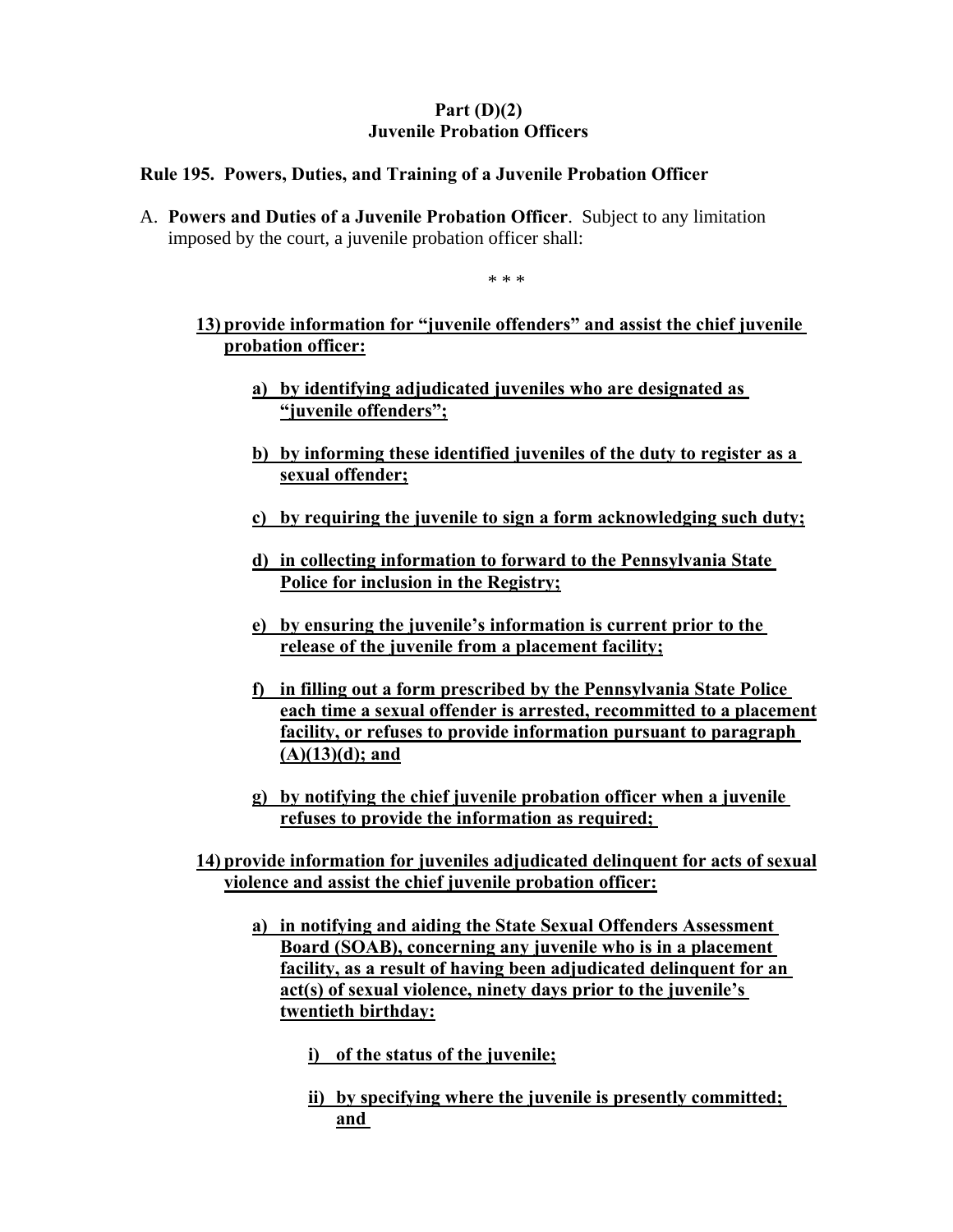**iii) in obtaining information required by SOAB pursuant to 42 Pa.C.S. §§ 6358(B) and 9799.24 (C) & (H);** 

- **b) by informing any adjudicated juvenile who are designated as a "sexually violent delinquent child" of the duty to register as a sexual offender;**
- **c) by requiring the juvenile to sign a form acknowledging such duty;**
- **d) in collecting information to forward to the Pennsylvania State Police for inclusion in the Registry;**
- **e) by ensuring the juvenile's information is current prior to the release of a "sexually violent delinquent child" from involuntary treatment facility if the juvenile is under the juvenile court's supervision;**
- **f) in filling out a form prescribed by the Pennsylvania State Police each time a sexual offender is arrested, recommitted to an inpatient facility, or refuses to provide information pursuant to paragraph (A)(14)(d) if the juvenile is under the juvenile court's supervision; and**
- **g) by notifying the chief juvenile probation officer when a juvenile refuses to provide the information as required;** and

1**5[3]**) perform any other functions as designated by the court.

#### \* \* \* **COMMENT**

\* \* \*

Pursuant to paragraph  $(A)(13)$ , a juvenile probation officer may perform any other function designated by the court to carry out the purposes of the Juvenile Act.

**Paragraphs (A)(13)(a) - (g) & (A)(14)(a)-(g) were added in 201- after the adoption of the Act of December 11, 2011 (P.L. 446, No. 111), as amended by the Act of July 5, 2012 (P.L. 880, No. 91), bringing Pennsylvania into compliance with the Federal Adam Walsh Child Protection and Safety Act of 2006 (P.L. 109-248, 120 Stat. 597), particularly the Sexual Offender Registration and Notification Act. There are several requirements placed upon the chief juvenile probation officer by these statutory amendments. This rule requires juvenile probation officers to notify and assist the chief juvenile probation officer in carrying out his or her obligations.** 

Juvenile probation officers are to notify all juveniles who are classified as "juvenile **offenders" and/or "sexually violent delinquent children", as defined by 42 Pa.C.S. §S 6402 & 9799.12, about the duty to register and provide information as a sexual offender. "Juvenile offenders" are designated by the court pursuant to Rule 512(D)(8). The juvenile probation officer is to ensure the juvenile signs a form acknowledging this duty.** *See* **paragraphs (A)(13)(b)&(c) & (A)(14)(b)&(c).** 

**Pursuant to 42 Pa.C.S. § 9799.16(B)&(C), the juvenile is to provide specific information to the Pennsylvania State Police to be included in the Registry. It is the duty of the chief juvenile probation officer to: 1) inform the juvenile of the juvenile's duty to register; 2) require the juvenile to read and sign a form stating that the duty to register has been explained and the juvenile understands the registration requirements; and 3) collect the information required under 42 Pa.C.S. §**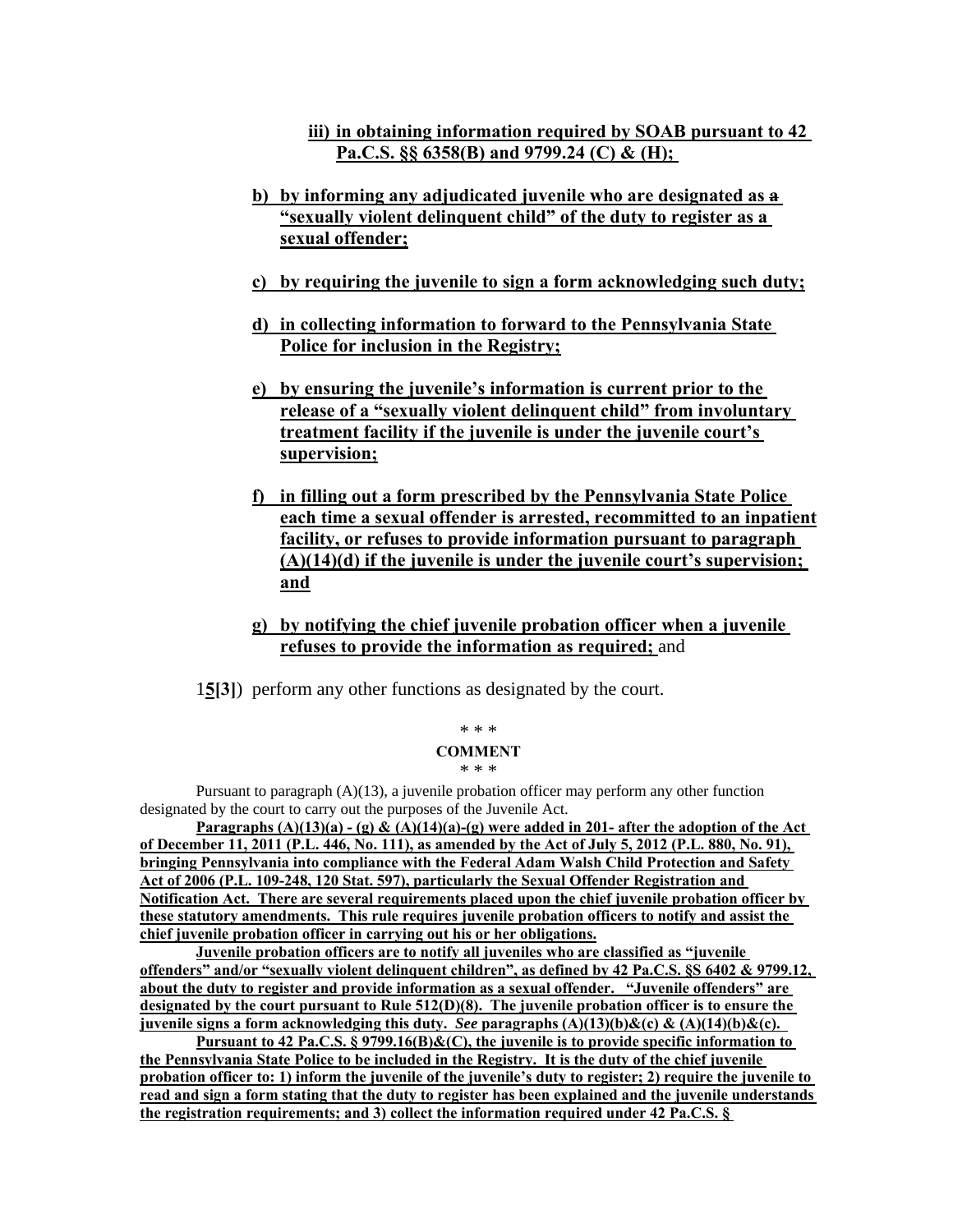**9799.16(B)&(C) and forward the information to the Pennsylvania State Police for inclusion in the Registry.** *See* 42 Pa.C.S. § 9799.20. Paragraphs  $(A)(13)(d) & (A)(14)(d)$  ensures the juvenile **probation officer assists the chief juvenile probation officer in forwarding this information to the Pennsylvania State Police.** 

**Under 42 Pa.C.S. § 9799.33(A)(2), the chief juvenile probation officer is to notify the Pennsylvania State Police each time a sexual offender is arrested or recommitted to a placement facility if the juvenile is under the court's supervision. The juvenile probation officer is to assist the chief juvenile probation officer in fulfilling this duty.** *See* paragraphs  $(A)(13)(f) \& (A)(14)(f)$ .

**Pursuant to paragraphs (A)(14)(e)&(f), the juvenile probation officer is to ensure the juvenile's information is current prior to release of a "sexually violent delinquent child" from involuntary treatment facility and fill out a form prescribed by the Pennsylvania State Police each time a sexual offender is arrested, recommitted to an inpatient facility, or refuses to provide information pursuant to paragraph (A)(14)(d) if the juvenile is still under the juvenile court's supervision. In most instances, juvenile court supervision will be terminated prior to these occurrences.** 

**Paragraphs**  $(A)(13)(g)$  **&**  $(A)(14)(g)$  **require the juvenile probation officer to notify the chief juvenile probation officer if the juvenile refuses to provide this information. Pursuant to 42 Pa.C.S. 9799.22(D), the chief juvenile probation officer is to notify the Pennsylvania State Police of such violation. The juvenile will then be charged with a violation of 18 Pa.C.S. § 4915.1(relating to failure to comply with registration of sexual offenders requirements).** 

**Ninety days prior to the twentieth birthday of a juvenile who was adjudicated delinquent for an act(s) of sexual violence and who remains in a placement facility upon attaining twenty years of age, as specified in 42 Pa.C.S. § 6358(A), a probation officer is to notify SOAB about the status of the juvenile, where the juvenile is presently placed, and is to assist SOAB in obtaining access to any information, including the juvenile's official court record and juvenile probation file, required by SOAB to perform an assessment.** *See* **42 Pa.C.S. §§ 6358(B) & 9799.24(H). The juvenile probation office is to cooperate with SOAB when an assessment is ordered.** *See* **42 Pa.C.S. § 9799.24(C).** *See*  **paragraph (A)(14)(a).** 

*See, e.g. Com. v. Knoble***, 42 A.3d 976 (Pa. 2012) for participation in sexual history therapeutic polygraph examination for sexual offender treatment if a condition of probation.**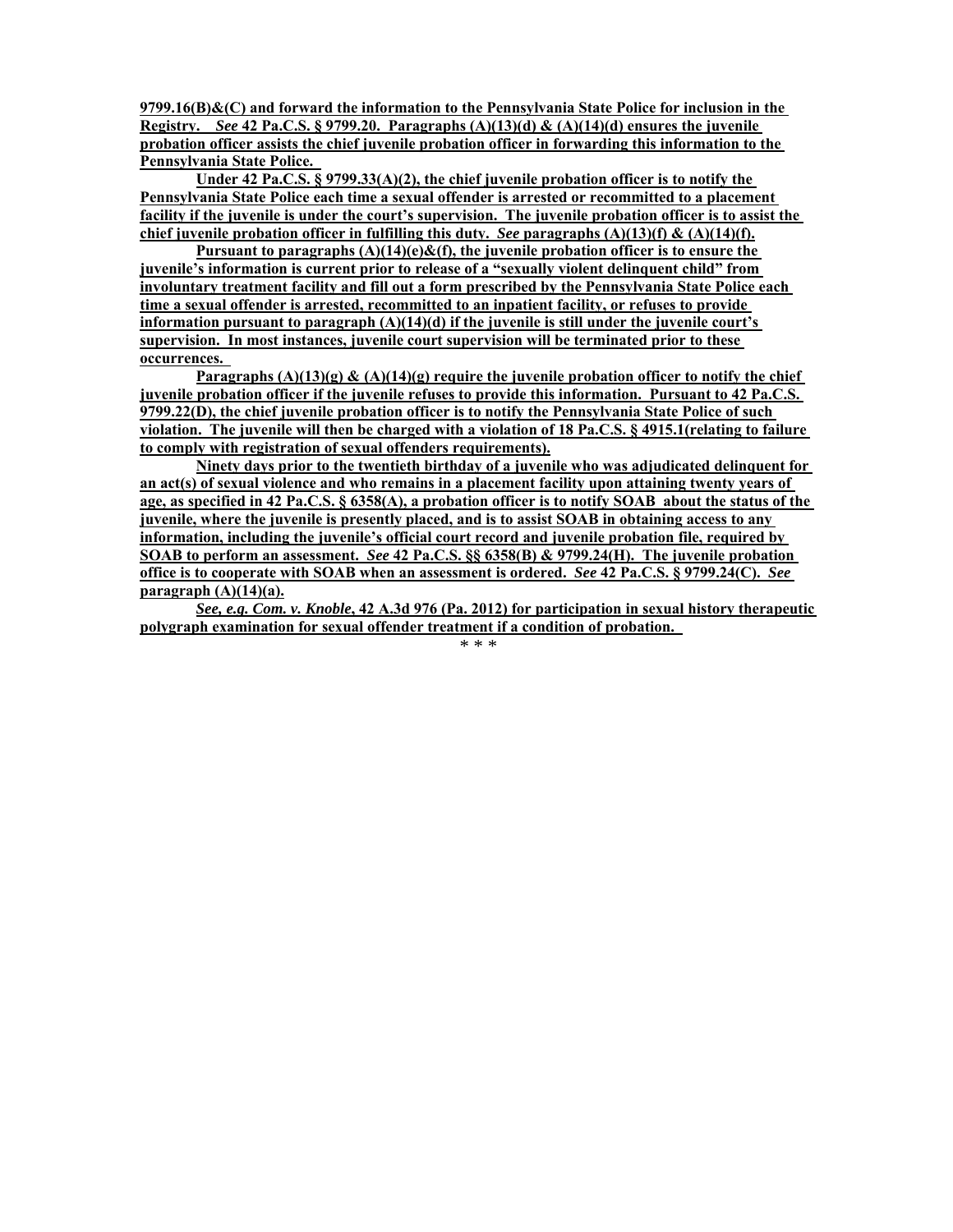## **RULE 302. INTER-COUNTY TRANSFER**

\* \* \*

**D. "Juvenile offenders." Upon an adjudication of delinquency, the court shall:** 

- **1) classify the out-of-county juvenile as a "juvenile offender" pursuant to Rule 409(D); and**
- **2) order the "juvenile offender" to provide information to the chief juvenile probation officer as set forth in 42 Pa.C.S. § 9799.16(B) if:**
- **3) the following two conditions have been met:** 
	- **a) the adjudication of delinquency occurs in any county other than the juvenile's county of residence; and**
	- **b) the court intends to transfer the juvenile's case for disposition to the juvenile's county of residence under this rule and 42 Pa.C.S. § 6321(C).**

**COMMENT** 

\* \* \*

*See* **Rule 800 for partial suspension of 42 Pa.C.S. § 9799.23(A).**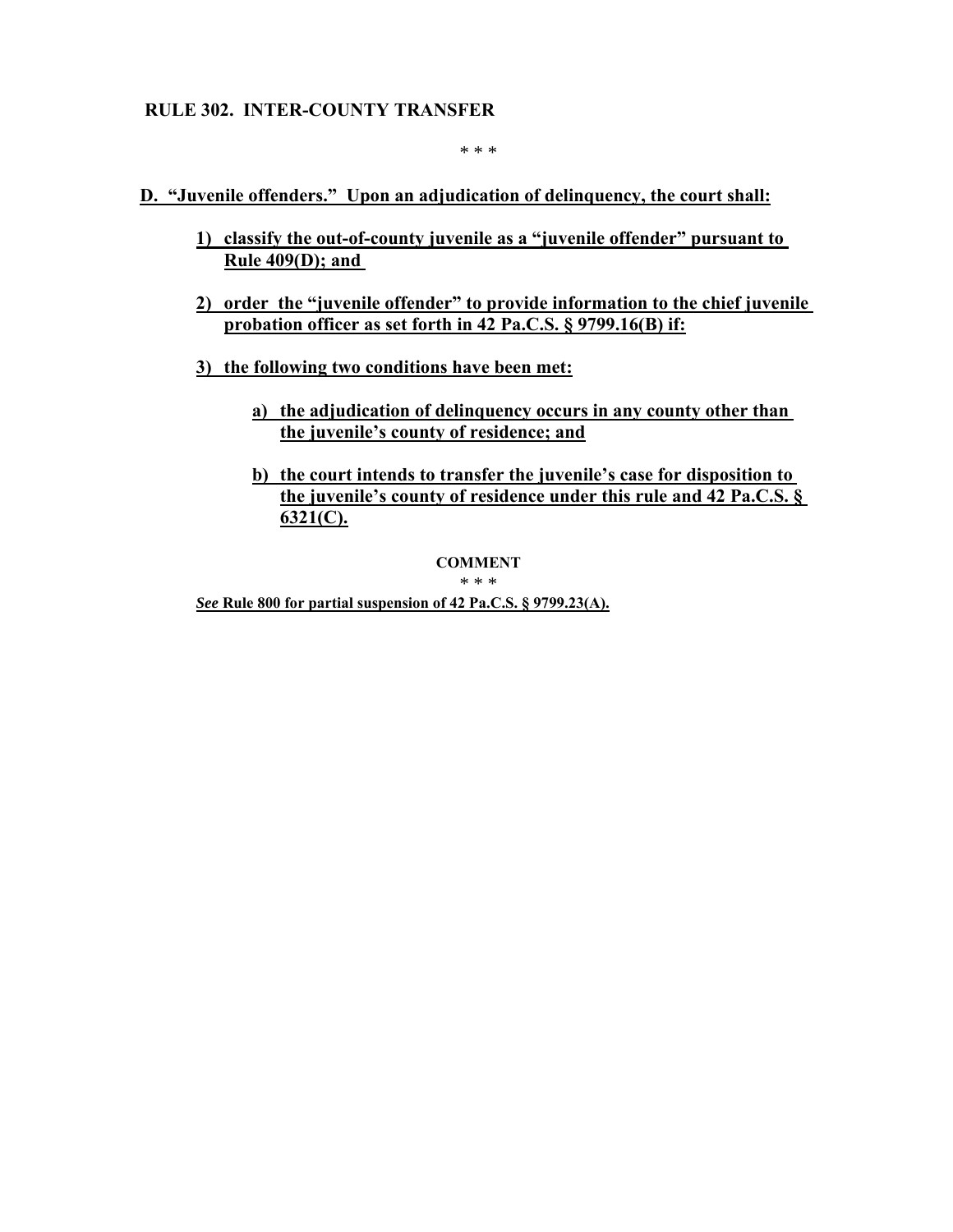\* \* \*

- C. **Written admission colloquy.** If a juvenile is making an admission, the colloquy shall be:
	- 1) in writing;
	- 2) reviewed and completed with the juvenile by an attorney;
	- 3) submitted to and reviewed by the court; **[and]**
	- 4) substantially in the following form:

\* \* \*

## **5) and; if the juvenile is admitting to a sexual offense for which the juvenile shall register as a "juvenile offender" or "sexually violent delinquent child," an addendum to the admissions form shall be in substantially the following form:**

*(THIS IS AN ENTIRELY NEW PROPOSED FORM)*  **ADDENDUM TO ADMISSIONS FORM** 

## **SEXUAL OFFENDER REGISTRATION AND/OR ACT 21 COLLOQUY In re : Docket #**

| (Juvenile) | Deli |
|------------|------|
|            |      |
|            |      |
|            |      |

**inquent Act(s):** 

#### **INTRODUCTION**

This supplemental colloquy\* should be used in conjunction and submitted with the written admission colloquy form as mandated by Pa.R.J.C.P. 407.

\*It is recommended that this colloquy be placed on the record in open court.

**If Part A of this colloquy is applicable, both Parts A and B must be completed. If Part A does not apply, complete Part B only.** 

> **PART A Sexual Offender Registration - 14 yrs. or older\***  \*Age at time of commission of delinquent act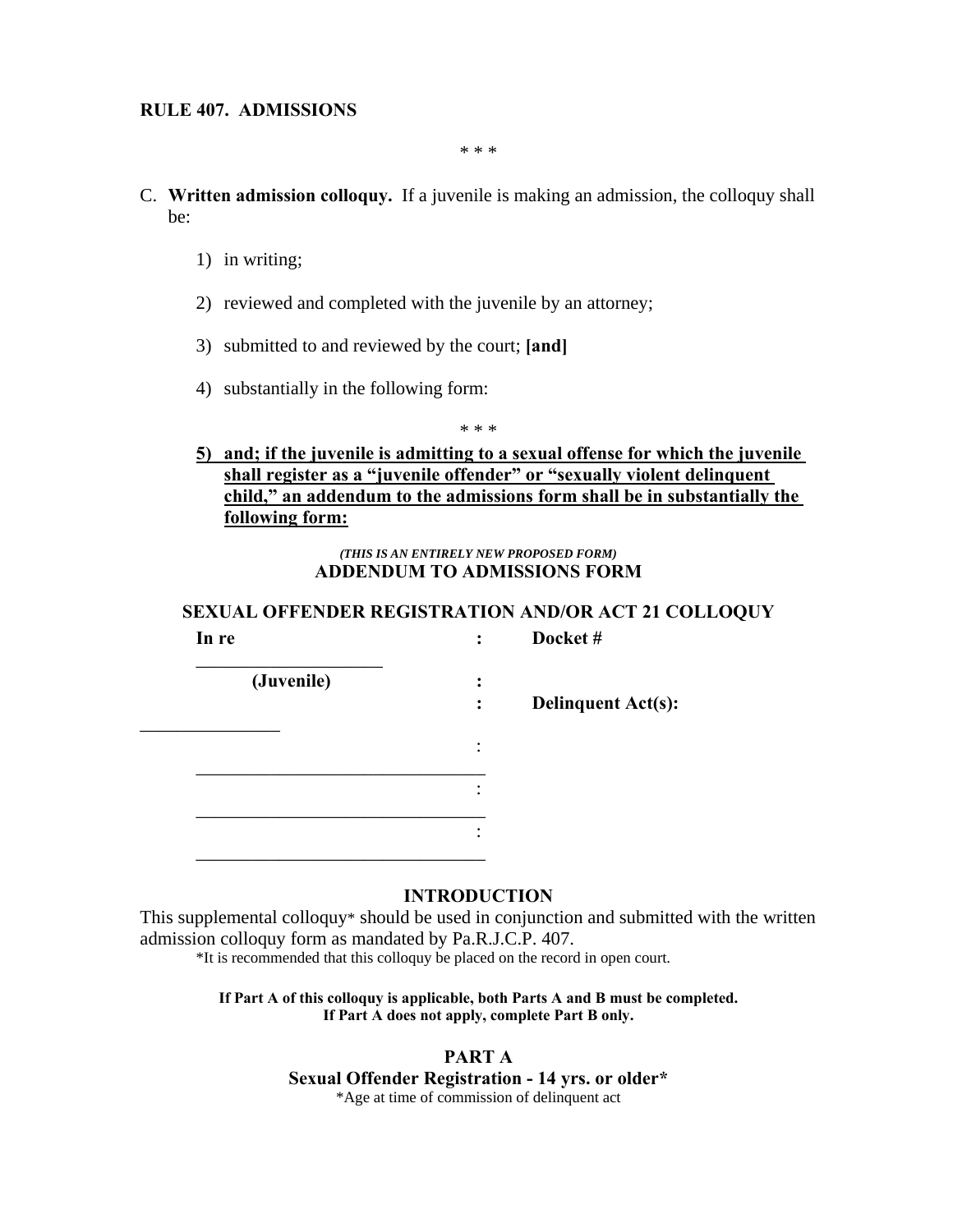# **SORNA CASES**

I committed at least one of the following delinquent act(s) on or after my fourteenth birthday; AND

If I am adjudicated delinquent by the court for any of these acts,

I understand that I must register as a "juvenile offender" for the rest of my life. *See* 42 Pa.C.S. §§ 9799.12 and 9799.17.

Check all that apply:

| Rape, 18 Pa.C.S. §3121                                             | Attempt | Solicitation | Conspiracy |
|--------------------------------------------------------------------|---------|--------------|------------|
| <b>Involuntary Deviate Sexual</b><br>Intercourse, 18 Pa.C.S. §3123 | Attempt | Solicitation | Conspiracy |
| Aggravated Indecent Assault, 18<br>Pa.C.S. §3125                   | Attempt | Solicitation | Conspiracy |

## **General Information:**

- 1) My birthday is \_\_\_\_\_\_\_\_\_\_\_\_\_\_\_\_\_. (MM/DD/YYYY)
- 2) The delinquent act(s) was committed on  $(MM/DD/YYYY)$ .
- 3) I was at least fourteen (14) years old at the time of the commission of the delinquent act(s) designated as an offense of a "juvenile offender" enumerated above.

Yes No

*See* 42 Pa.C.S. § 9799.12 (Definition of "juvenile offender")

4) My home state is  $\blacksquare$ 

 If I am not a resident of Pennsylvania, I understand the provisions of this colloquy are applicable at the time of the adjudication of delinquency and my home state may have additional requirements not presented in this colloquy. initials

## **Understanding of Registration Requirements**

5) I understand that I must give the juvenile probation office specific information and have my photograph taken before I am released from a placement facility or when I am placed on probation. \_\_\_\_\_\_\_\_\_\_\_ initials

 *See* 42 Pa.C.S. §§ 6352(A)(2)-(3), 9799.15 (Period of registration), 9799.16 (Registry), and 9799.19 (Initial Registration).

6) I understand "registration" means that I will be required to appear at a location approved by the Pennsylvania State Police (PSP) periodically to give my name and certain information about me which can be seen by other people.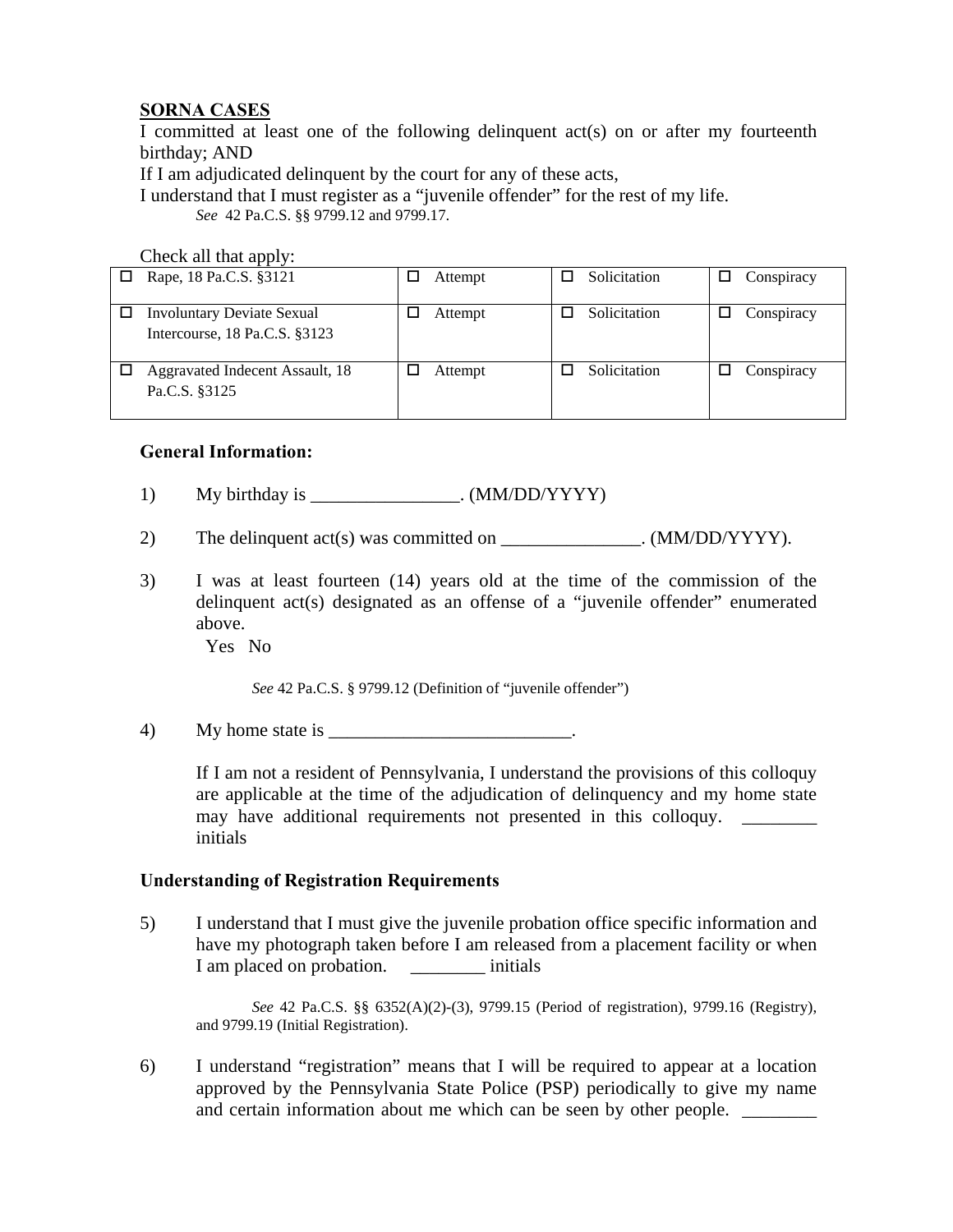initials

7) I understand that I am required to appear at a PSP site to provide and verify specific information and be photographed every three months for the rest of my life unless I am a transient juvenile offender as provided in paragraph (9). \_\_\_\_\_\_\_\_ initials

 *See* 42 Pa. C.S. §§ 9799.15, 9799.16(B), and 9799.25.

8) I understand that if I change my name, telephone number, email address, move my residence, change employment or student status, have transportation changes, or any other changes in my personal status as required by 42 Pa.C.S. § 9799.15(G), I am required to appear at a PSP site within three business days of the change to provide current information. \_\_\_\_\_\_\_\_ initials

*See* 42 Pa. C.S. § 9799.15(G).

9) I understand that I am a transient juvenile offender if I do not have a permanent home but live in a temporary place in Pennsylvania and that I must appear in person every month at a PSP site to provide or verify specific information and to be photographed until I establish a residence. \_\_\_\_\_\_\_\_ initials

 *See* 42 Pa.C.S. §§ 9799.15(h) (Relating to transient juvenile offenders) and 9799.16(B) (Registry information).

10) I understand that I will be included on a statewide registry of sexual offenders which means other people will be able to see certain information about me. \_\_\_\_\_\_\_\_ initials

*See* 42 Pa.C.S. § 9799.16 (Registry).

11) I understand that after 25 years of compliance, I am eligible to petition the court to have my registration terminated if I have not been convicted of any new crimes. \_\_\_\_\_\_\_\_ initials

*See* 42 Pa.C.S. § 9799.17 (Termination of period of registration for juvenile offenders)

12) I understand that the failure of the court to provide notice to me of all the registration requirements does not relieve me from registering.  $\frac{1}{2}$  initials

*See* 42 Pa. C.S. § 9799.25(D).

#### **Failure to Register is a new crime**

- 13) I understand that I may be charged with a new offense which is a felony if I knowingly fail to:
	- a) register with the PSP as required (felony of the second degree);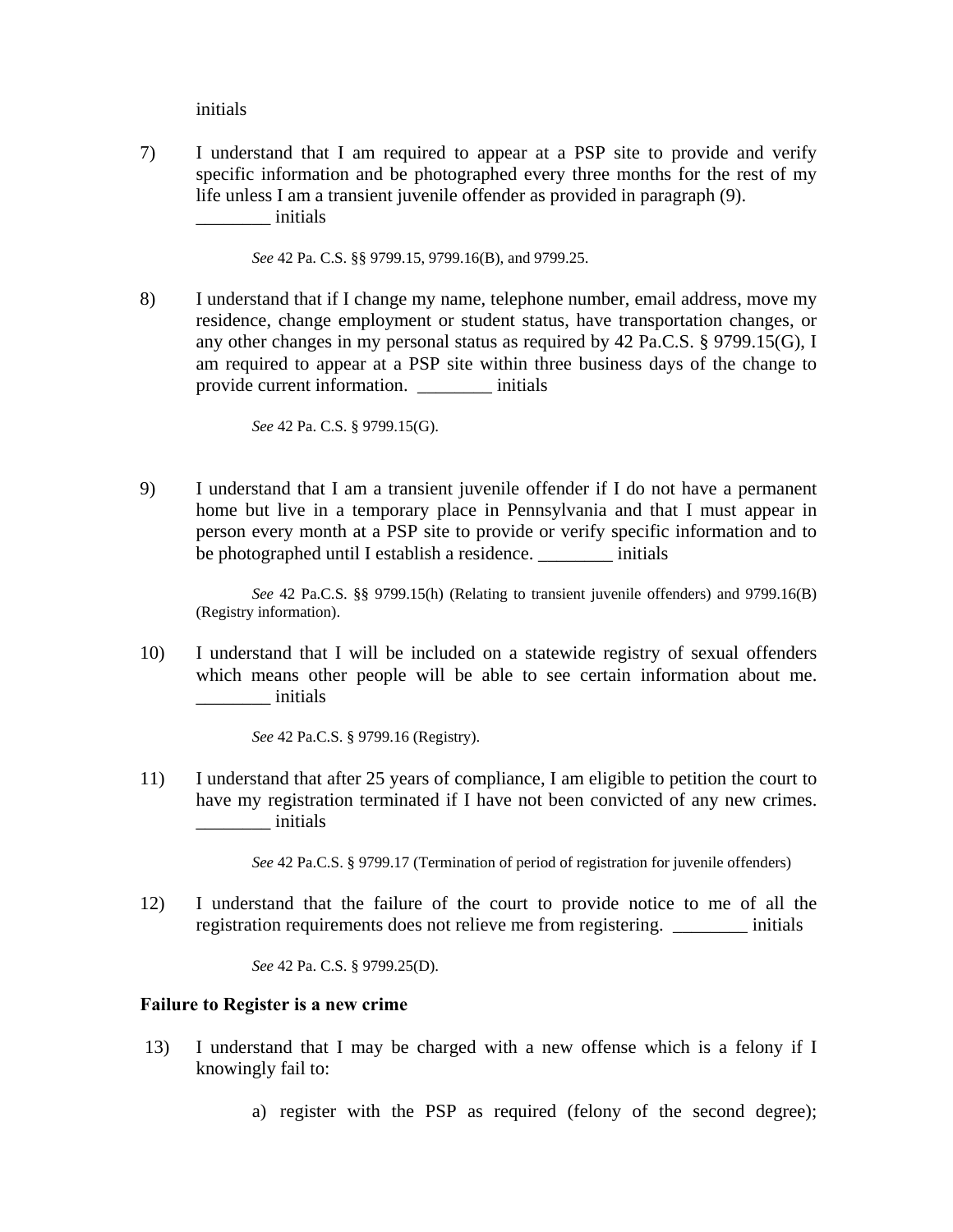\_\_\_\_\_\_\_\_ initials

- b) verify my address or be photographed as required (felony of the second degree); or \_\_\_\_\_\_\_\_ initials
- c) provide accurate information when registering (felony of the first degree). \_\_\_\_\_\_\_\_ initials

*See* 18 Pa.C.S. § 4915.1, 42 Pa.C.S. §§ 9799.15 (relating to period of registration), 9799.19 (relating to initial registration), or 9799.25 (relating to verification by sexual offenders and Pennsylvania State Police).

#### **Consequences of Failure to Register**

14) I understand that I may be arrested for failure to meet any of the registration requirements. \_\_\_\_\_\_\_\_ initials

 *See* 18 Pa.C.S. § 4915.1.

15) If prosecuted as an adult, I understand that if I am found to have failed to meet the registration requirements and convicted, the court is required to send me to jail for at least three years if I violate 18 Pa.C.S. § 4915.1(A)(1)&(2) and five years if I violate 18 Pa.C.S.  $\S$  4915.1(A)(3). \_\_\_\_\_\_\_\_ initials

 *See* 42 Pa.C.S. § 9718.4.

 I understand that if I am under eighteen years old, petitioned with a felony delinquent act, and prosecuted in juvenile court for failing to meet the registration requirements, I would be subject to the provisions of the Juvenile Act which could include transfer to adult court or placement in a juvenile placement facility. \_\_\_\_\_\_\_\_ initials

*See* 42 Pa.C.S. §§ 6352 and 6355.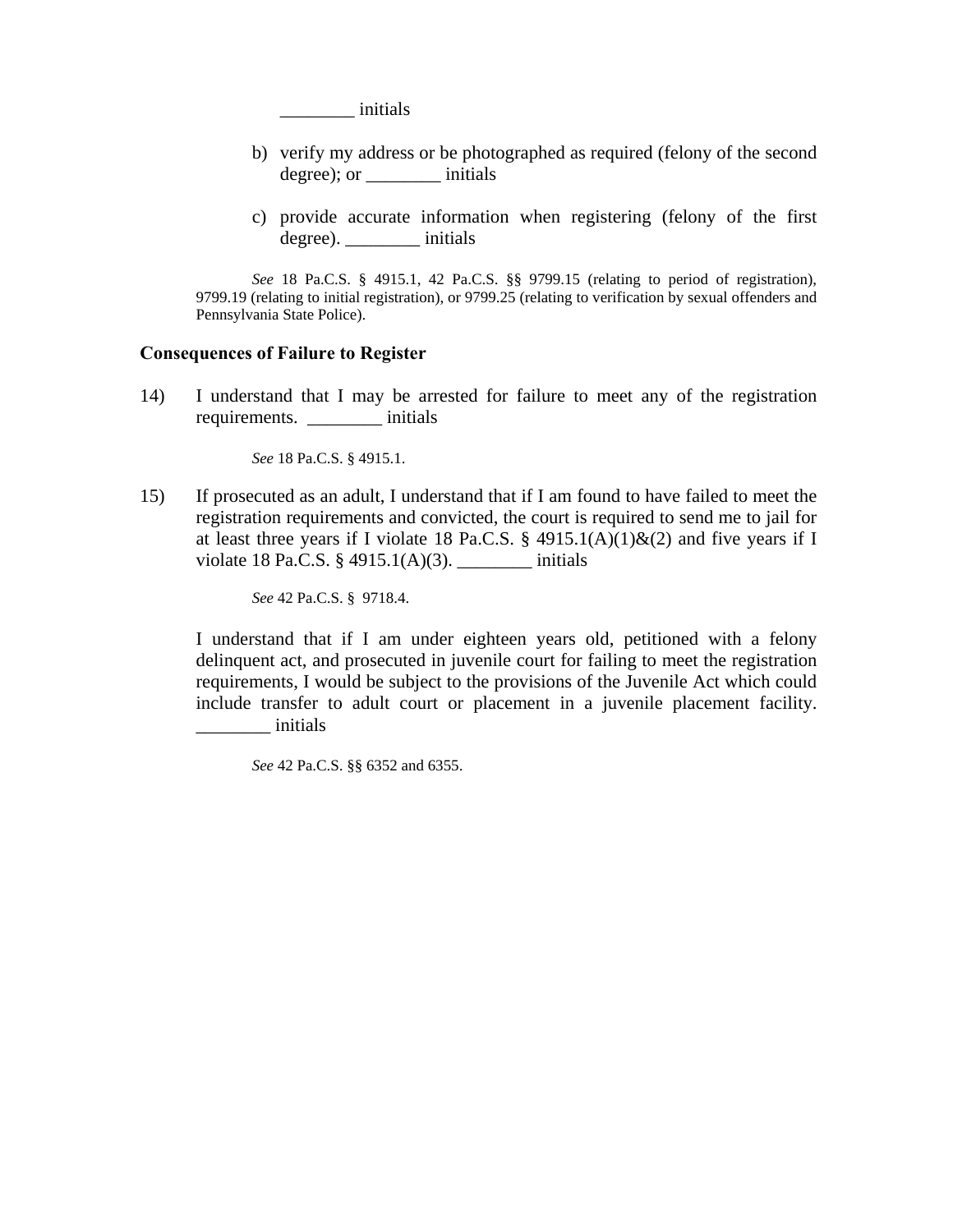## **Part B Juvenile who may be Subject to Civil Commitment for Involuntary Treatment**

# **CIVIL COMMITMENT CASES**

I committed at least one of the following delinquent act(s); AND

If I am adjudicated delinquent by the court; AND

If I am in a placement facility upon attaining the age of twenty,

I understand that I may be civilly committed for involuntary inpatient treatment at a facility as a "sexually violent delinquent child."

*See* 42 Pa.C.S. § 6401 *et seq*.

Check all that apply:

| Rape, 18 Pa.C.S. §3121                                             | Sexual Assault, 18 Pa.C.S. §3124.1 |
|--------------------------------------------------------------------|------------------------------------|
| <b>Involuntary Deviate Sexual</b><br>Intercourse, 18 Pa.C.S. §3123 | Indecent Assault, 18 Pa.C.S. §3126 |
| Aggravated Indecent Assault, 18<br>Pa.C.S. §3125                   | Incest, 18 Pa.C.S. §4302           |

1) I understand that if I am in a placement facility upon attaining the age of twenty (20), the State Sexual Offenders Assessment Board (SOAB) will conduct an assessment to determine if I have a mental abnormality or personality disorder which results in serious difficulty controlling my sexually violent behavior that makes me likely to engage in an act of sexual violence.  $\qquad \qquad$  initials

*See* 42 Pa.C.S. § 6358.

2) I understand that if the SOAB concludes that I am in need of involuntary inpatient treatment, the court will conduct a dispositional review hearing. \_\_\_\_\_\_\_\_ initials

 *See* 42 Pa.C.S. § 6358.

3) I understand that if the court, at the dispositional review hearing, finds there is a *prima facie* case that I am in need of involuntary commitment pursuant to 42 Pa.C.S. § 6401 *et seq.*, the court will direct the county solicitor or a designee to file a petition to commence involuntary commitment proceedings. \_\_\_\_\_\_\_\_ initials

 *See* 42 Pa.C.S. § 6358.

4) I understand that if a petition has been filed to commence involuntary commitment proceedings, the court will conduct a hearing to determine if I have serious difficulty controlling my sexually violent behavior that makes me likely to engage in an act of sexual violence.  $\qquad \qquad$  initials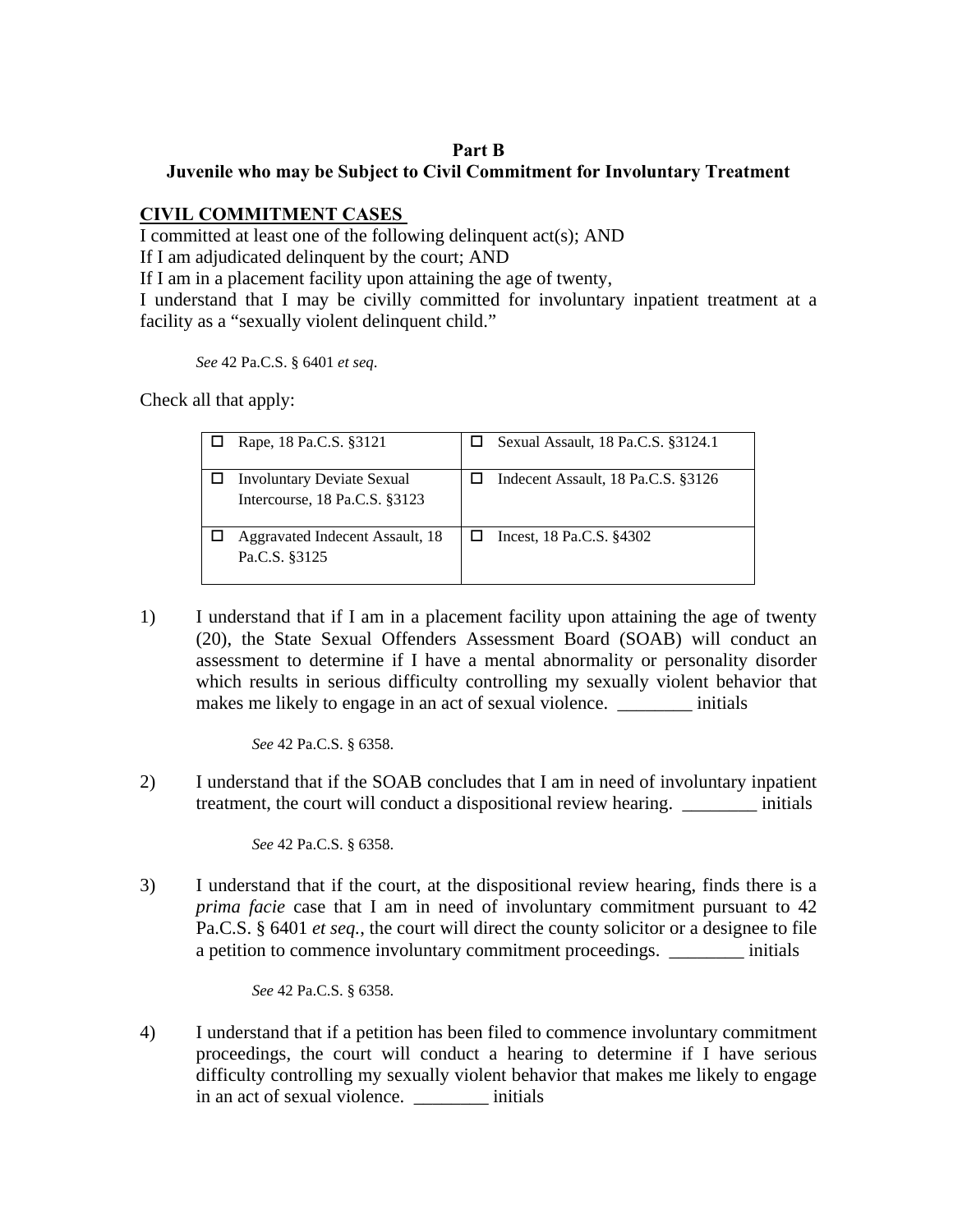*See* 42 Pa.C.S. § 6403.

5) I understand that if, at a hearing pursuant to 42 Pa.C.S. § 6401 *et seq.*, the court determines that I have serious difficulty controlling my sexually violent behavior that makes me likely to engage in an act of sexual violence, I will be committed to an involuntary inpatient facility. \_\_\_\_\_\_\_\_ initials

 *See* 42 Pa.C.S. § 6403.

6) I understand that I must give the juvenile probation office specific information and have my photograph taken at the time of commitment to an involuntary inpatient center. \_\_\_\_\_\_\_\_ initials

 *See* 42 Pa.C.S. §§ 9799.15 (Period of registration), 9799.16 (Registry), and 9799.19 (Initial Registration).

7) I understand that once committed to an involuntary inpatient facility, my case will be reviewed every year and I will not be released until it is determined that I no longer have serious difficulty controlling my sexually violent behavior that makes me likely to engage in an act of sexual violence. \_\_\_\_\_\_\_\_ initials

 *See* 42 Pa.C.S. § 6404.

8) I understand that if I am released from the inpatient facility, I will be transferred for involuntary outpatient treatment and subject to registration requirements listed in Part B, paragraphs  $(12) - (22)$ . initials

 *See* 42 Pa.C.S. § 6404.1.

9) I understand that my involuntary outpatient treatment will be reviewed by the court each year. \_\_\_\_\_\_\_\_ initials

 *See* 42 Pa.C.S. § 6404.2.

10) I understand that if I am released from outpatient treatment, I must attend at least monthly counseling sessions and follow other requirements for the rest of my life, including the registration requirements listed in Part B, paragraphs (12) - (22), as conditions of my release. \_\_\_\_\_\_\_\_ initials

 *See* 42 Pa.C.S. §§ 6404.1 & 6404.2.

11) I understand that if I fail to meet any of the required conditions of my treatment plan, including registration, or the court determines I am having serious difficulty controlling sexually violent behavior, I will be sent back to an involuntary inpatient facility. \_\_\_\_\_\_\_\_ initials

 *See* 18 Pa.C.S. § 4915.1 & 42 Pa.C.S. § 6404.2.

12) I understand "registration" means that I will be required to appear at a location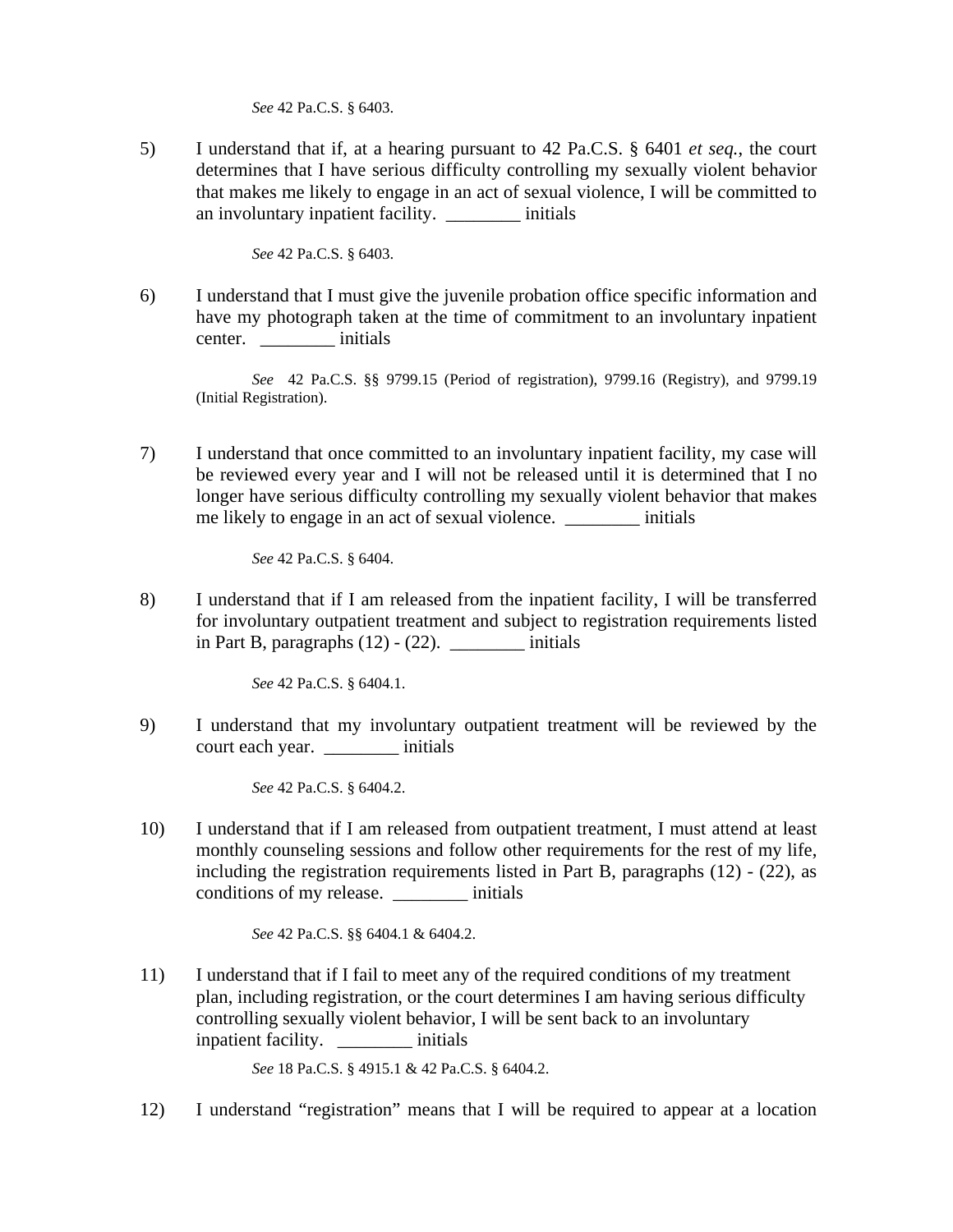approved by the Pennsylvania State Police (PSP) periodically to give my name and certain information about me that can be seen by other people. initials

13) I understand that I am required to appear at a PSP site to provide and verify specific information and be photographed every three months for the rest of my life unless I am a transient as provided in paragraph (15). \_\_\_\_\_\_\_\_ initials

 *See* 42 Pa. C.S. §§ 9799.15, 9799.16(B), and 9799.25.

14) I understand that if I change my name, telephone number, email address, move my residence, change employment or student status, have transportation changes, or any other changes in my personal status that are required by 42 Pa.C.S. § 9799.15(G), I am required to appear at a PSP site within three business days of the change to provide current information. \_\_\_\_\_\_\_\_ initials

*See* 42 Pa. C.S. § 9799.15(G).

15) I understand that I am a transient if I do not have a permanent home but live in a temporary place in Pennsylvania and that I must appear in person every month at a PSP site to provide or verify specific information and to be photographed until I establish a residence.  $\qquad \qquad \text{initials}$ 

 *See* 42 Pa.C.S. §§ 9799.15(H) (Relating to transient juvenile offenders) and 9799.16(B) (Registry information).

16) I understand that information about me will be included on a statewide registry of sexual offenders which means other people will be able to see certain information about me on a public internet web-site maintained by the PSP. \_\_\_\_\_\_\_\_ initials

*See* 42 Pa.C.S. § 9799.16 (Registry).

17) I understand that the failure of the court to provide notice to me of all the registration requirements does not relieve me from registering. \_\_\_\_\_\_\_\_ initials

*See* 42 Pa. C.S. § 9799.25(D).

#### **Failure to Register or attend outpatient counseling is a new crime**

- 18) I understand that I may be charged with a new offense which is a felony if I knowingly fail to:
	- a) register with the Pennsylvania State Police as required (felony of the second degree); \_\_\_\_\_\_\_\_ initials
	- b) verify my address or be photographed as required (felony of the second degree); or \_\_\_\_\_\_\_\_ initials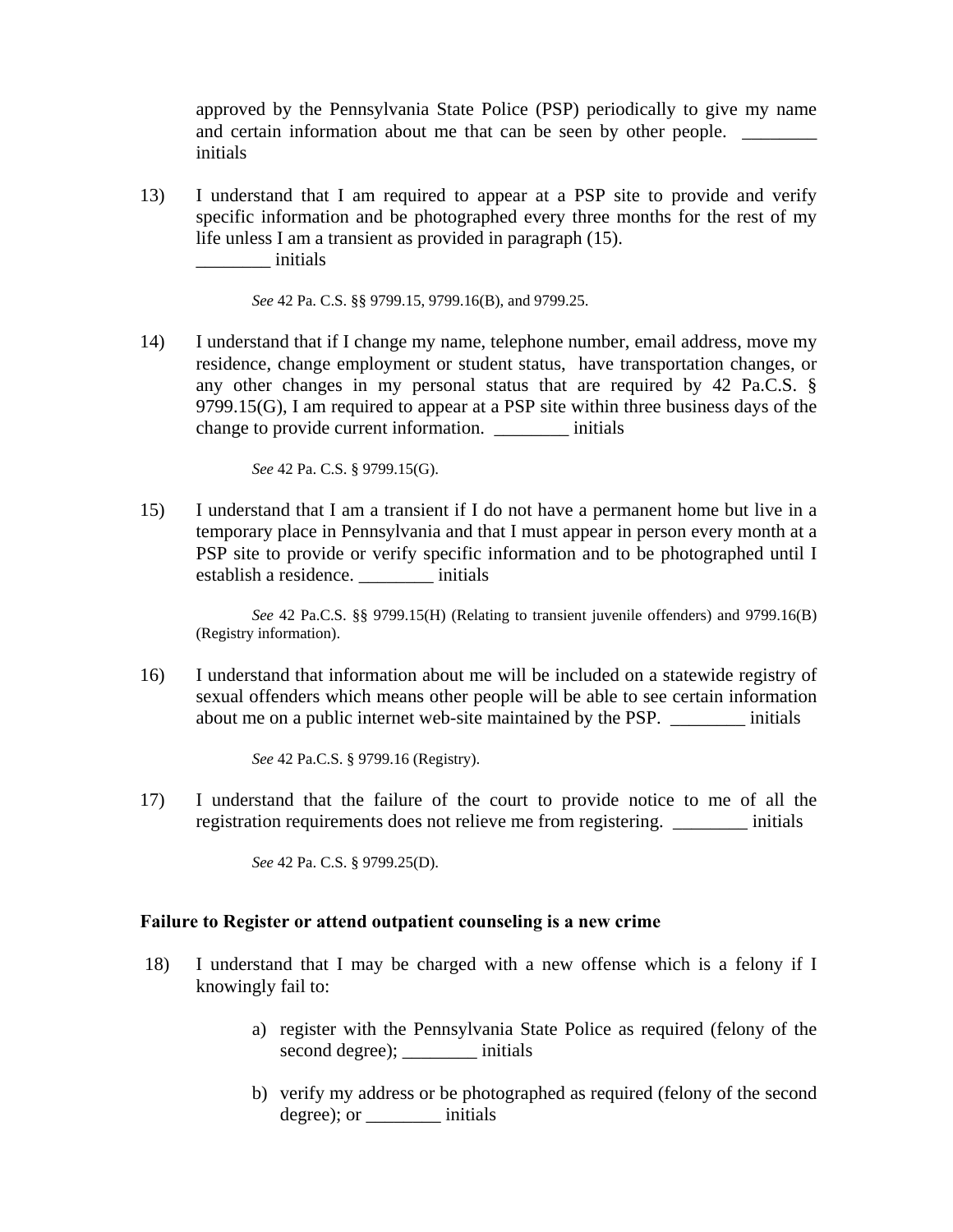c) provide accurate information when registering (felony of the first degree).  $\qquad \qquad \text{initials}$ 

*See* 18 Pa.C.S. § 4915.1, 42 Pa.C.S. §§ 9799.15 (relating to period of registration), 9799.19 (relating to initial registration), or 9799.25 (relating to verification by sexual offenders and Pennsylvania State Police).

19) I understand that I may be charged with a new offense which is a misdemeanor of the first degree if I fail to attend outpatient counseling. \_\_\_\_\_\_\_\_ initials

 *See* 18 Pa. C.S. § 4915.1.

#### **Consequences of Failure to Register**

20) I understand that I may be arrested for failure to meet any of the registration or counseling requirements. \_\_\_\_\_\_\_\_ initials

 *See* 18 Pa.C.S. § 4915.1.

21) I understand that if I am found to have failed to meet the registration requirements and convicted, the court is required to send me to jail for at least three years if I violate 18 Pa.C.S. § 4915.1(A)(1)&(2) and five years if I violate 18 Pa.C.S. § 4915.1(A)(3). \_\_\_\_\_\_\_\_ initials

 *See* 42 Pa.C.S. § 9718.4.

22) I understand that if I am found to have failed to attend counseling sessions, I may also be recommitted to an involuntary inpatient facility or prosecuted for a new offense. \_\_\_\_\_\_\_\_ initials

*See* 18 Pa.C.S. § 4915.1 & 42 Pa.C.S. § 9799.36.

#### **Lawyer's Representation and Opportunity to Speak with Guardian**

- 23) Are you okay with what your lawyer did for you and how he or she explained everything? Yes No
- 24) Did you talk with your parent or guardian about the lifetime implications of being adjudicated for the enumerated delinquent act(s)? Yes No

I have read this form or someone has read this form to me.

## **□ Parts A and B have been completed. □ Part B only has been completed.**

I understand the form and which sections apply to me. The signature below and initials on each page of this form are mine.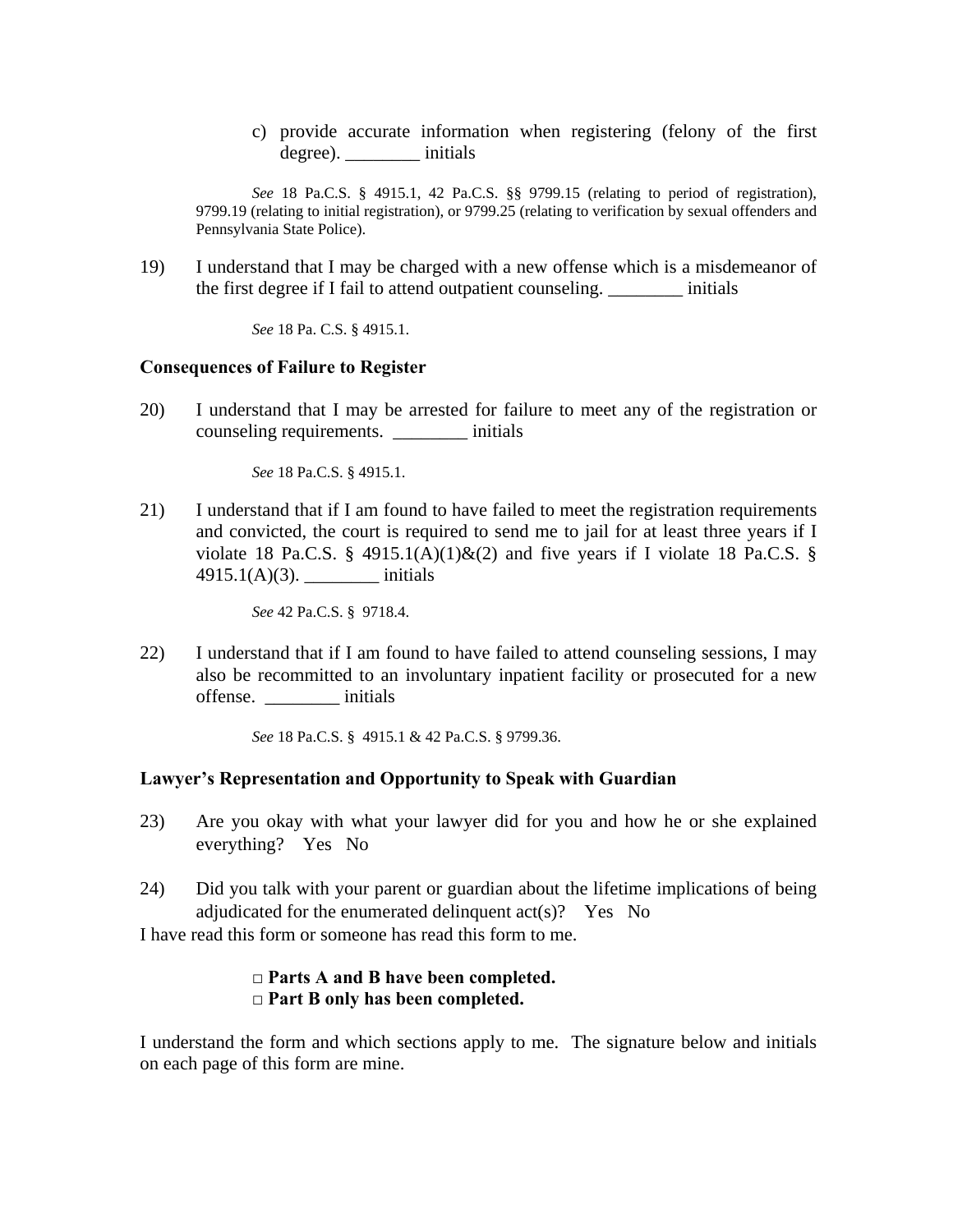JUVENILE

DATE

I, \_\_\_\_\_\_\_\_\_\_\_\_\_\_\_\_\_\_\_\_\_\_, lawyer for the juvenile, have reviewed this form with my client. My client has told me and I believe that he or she understands this form. I have completed the following sections with my client and explained the applicability of these sections to him or her.

> **□ Parts A and B have been completed. □ Part B only has been completed.**

\_\_\_\_\_\_\_\_\_\_\_\_\_\_\_\_\_\_\_\_\_\_\_\_\_\_\_\_\_\_\_\_\_\_\_\_\_\_\_\_\_\_\_

\_\_\_\_\_\_\_\_\_\_\_\_\_\_\_\_\_\_\_\_\_\_\_\_\_\_\_\_\_\_\_\_\_\_\_\_\_\_\_\_\_\_\_

\_\_\_\_\_\_\_\_\_\_\_\_\_\_\_\_\_\_\_\_\_\_\_\_\_\_\_\_\_\_\_\_\_\_\_\_\_\_\_\_\_\_\_\_

\_\_\_\_\_\_\_\_\_\_\_\_\_\_\_\_\_\_\_\_\_\_\_\_\_\_\_\_\_\_\_\_\_\_\_\_\_\_\_\_\_\_\_\_

LAWYER FOR JUVENILE

DATE

#### **COMMENT**

\* \* \*

The admission colloquy **and the addendum for sexual offense cases** can be downloaded from the Supreme Court's webpage at http://www.pacourts.us/T/BoardsCommittees/JuvenileCourtProcedural/. The **[admission]** form**s are [is]** also available in Spanish.

The Pennsylvania Juvenile Collateral Consequences checklist is also available on the Supreme Court's webpage.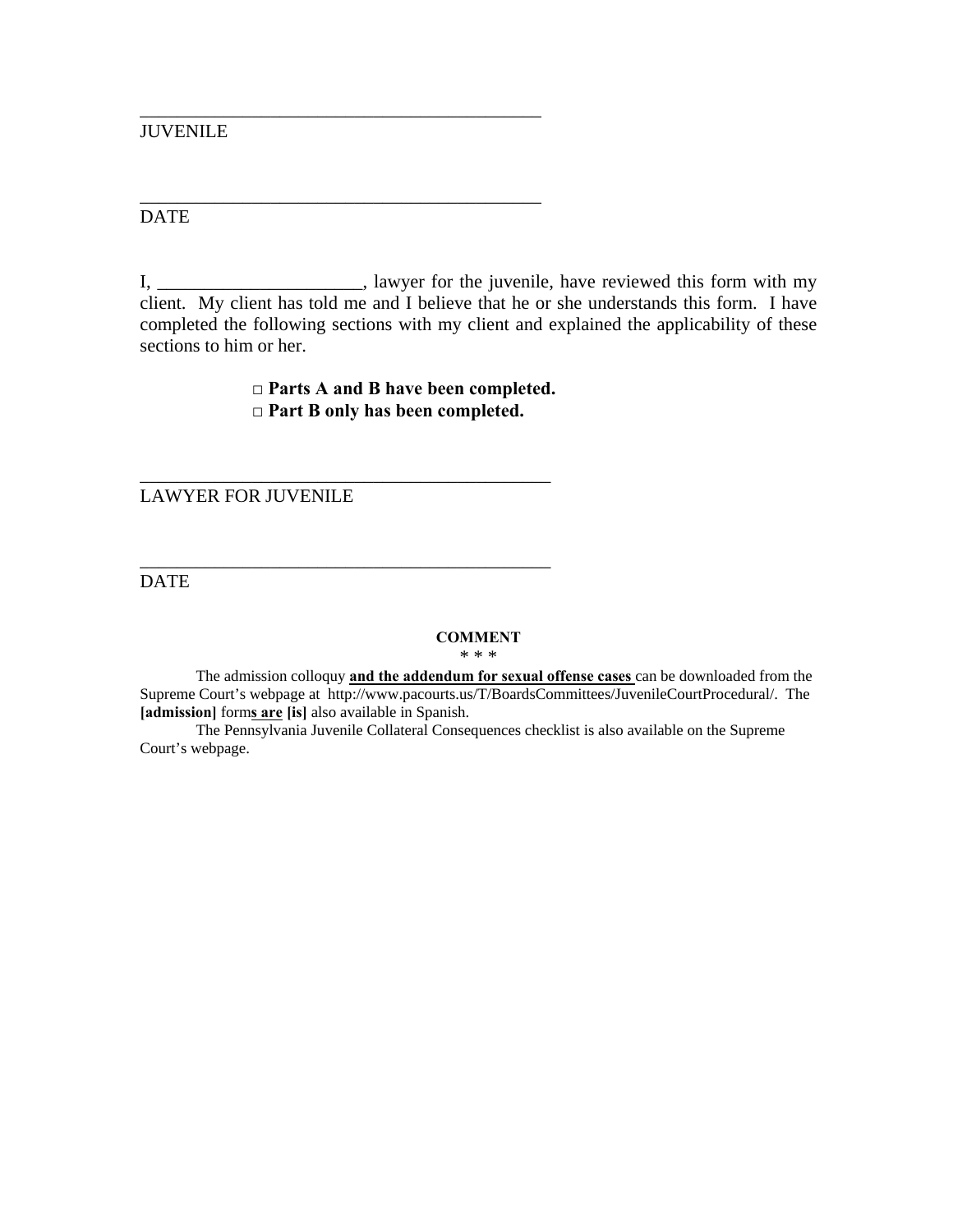## **RULE 409. ADJUDICATION OF DELINQUENCY**

\* \* \*

## **D. Out-of-County "Juvenile Offenders" Classification. The court shall classify an out-of-county juvenile as a "juvenile offender" if:**

**1) the adjudication of delinquency was a result of an offense as defined by 42 Pa.C.S. § 9799.12;** 

#### **2) the court has adjudicated the juvenile delinquent pursuant to paragraph (A)(2)(a) and the case is being transferred pursuant to Rule 302.**

#### **COMMENT**

\* \* \*

Pursuant to paragraph  $(A)(2)(b)(ii)$ , a case reference number is to be included to help track this case. *See Comment* to Rule 170 for further description of a case reference number.

**Pursuant to paragraph (D), the court is to classify the out-of-county juvenile as a "juvenile offender" if the juvenile is found delinquent for a "juvenile offender" offense as defined by 42 Pa.C.S. § 9799.12.** *See* **42 Pa.C.S. §§ 9799.19 (H) for out-of-county classification and 9799.23 for court's notification and classification requirements.** 

*See* **Rule 302 for procedures for out-of-county juvenile offenders. An out-of-county juvenile is defined in Rule 302(D)(3)(a)&(b).** 

*See also* **Rule 800 for partial suspension of 42 Pa.C.S. § 9799.23(A).**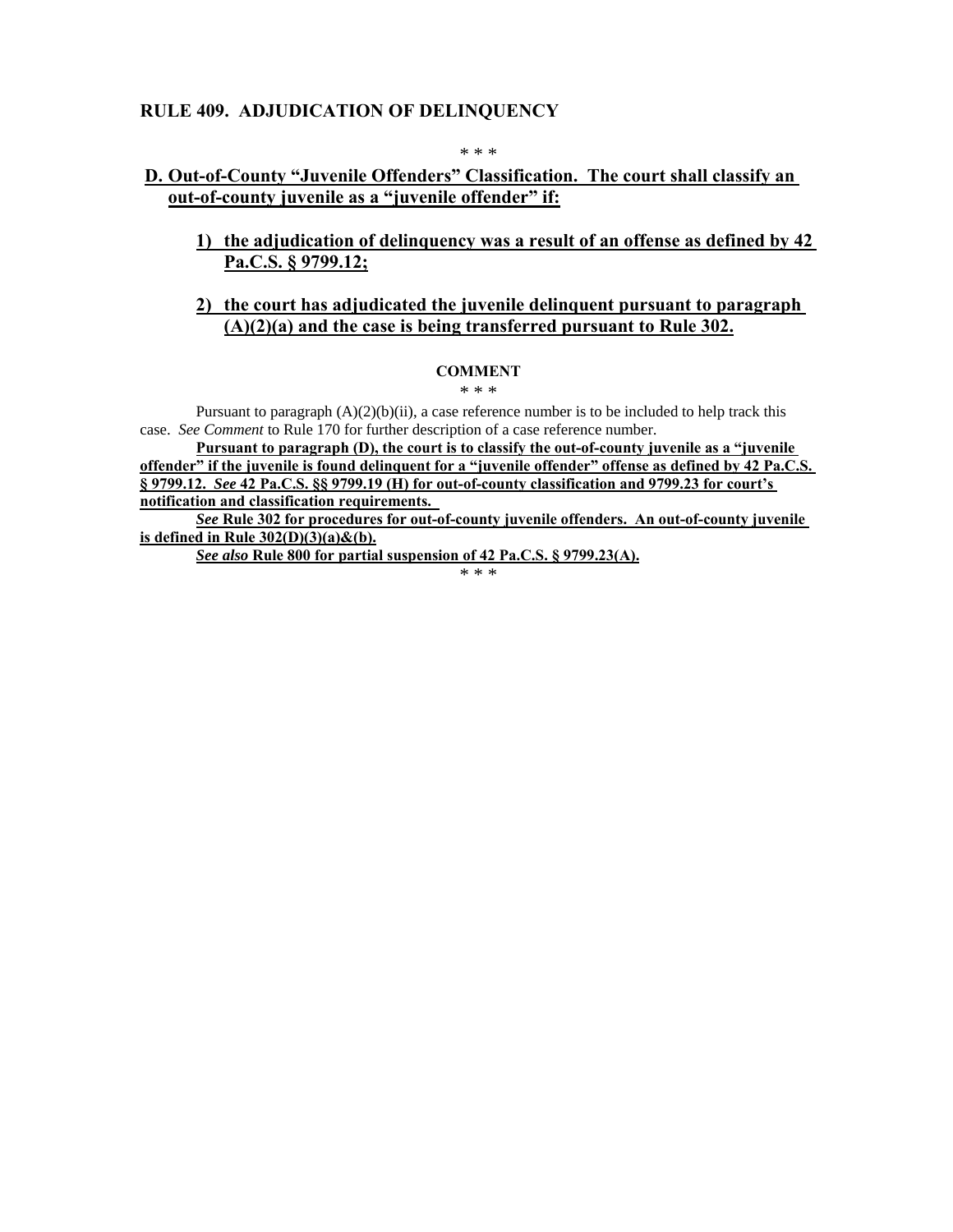### **RULE 512. DISPOSITIONAL HEARING**

\* \* \*

D. **Court's findings.** The court shall enter its findings and conclusions of law into the record and enter an order pursuant to Rule 515. On the record in open court, the court shall state:

- 6) any findings necessary to ensure the stability and appropriateness of the juvenile's education, and when appropriate, the court shall appoint an educational decision maker pursuant to Rule 147; **[and]**
- 7) any findings necessary to identify, monitor, and address the juvenile's needs concerning health care and disability, if any, and if parental consent cannot be obtained, authorize evaluations and treatment needed**;**
- **8) If juvenile is adjudicated delinquent for any of the following offenses after turning fourteen years of age, the court shall classify the juvenile as a juvenile offender:** 
	- **a) rape, 18 Pa.C.S. § 3121;**
	- **b) involuntary deviant sexual intercourse, 18 Pa.C.S. § 3123**
	- **c) aggravated indecent assault, 18 Pa.C.S. § 3125; or**
	- **d) attempt, solicitation, or conspiracy to the enumerated offenses in paragraph (8)(a)-(c).**
- **E. Classification of juvenile offender. Upon classification of a juvenile as a "juvenile offender," the court shall:** 
	- **1) explain to the juvenile that the juvenile has the following duties:** 
		- **a) the duty to register pursuant to 42 Pa.C.S. § 9799.10** *et seq.***;**
		- **b) the duty to register in accordance with 42 Pa.C.S. § 9979.15 (Relating to Period of Registration), 9799.16 (Relating to Registry). 9799.19 (Relating to Initial Registration) and 9799.25 (Relating to Verification by Sexual Offenders and Pennsylvania State Police);**
		- **c) the duty to register with authorities in another jurisdiction within three business days pursuant to 42 Pa.C.S. 9799.23;**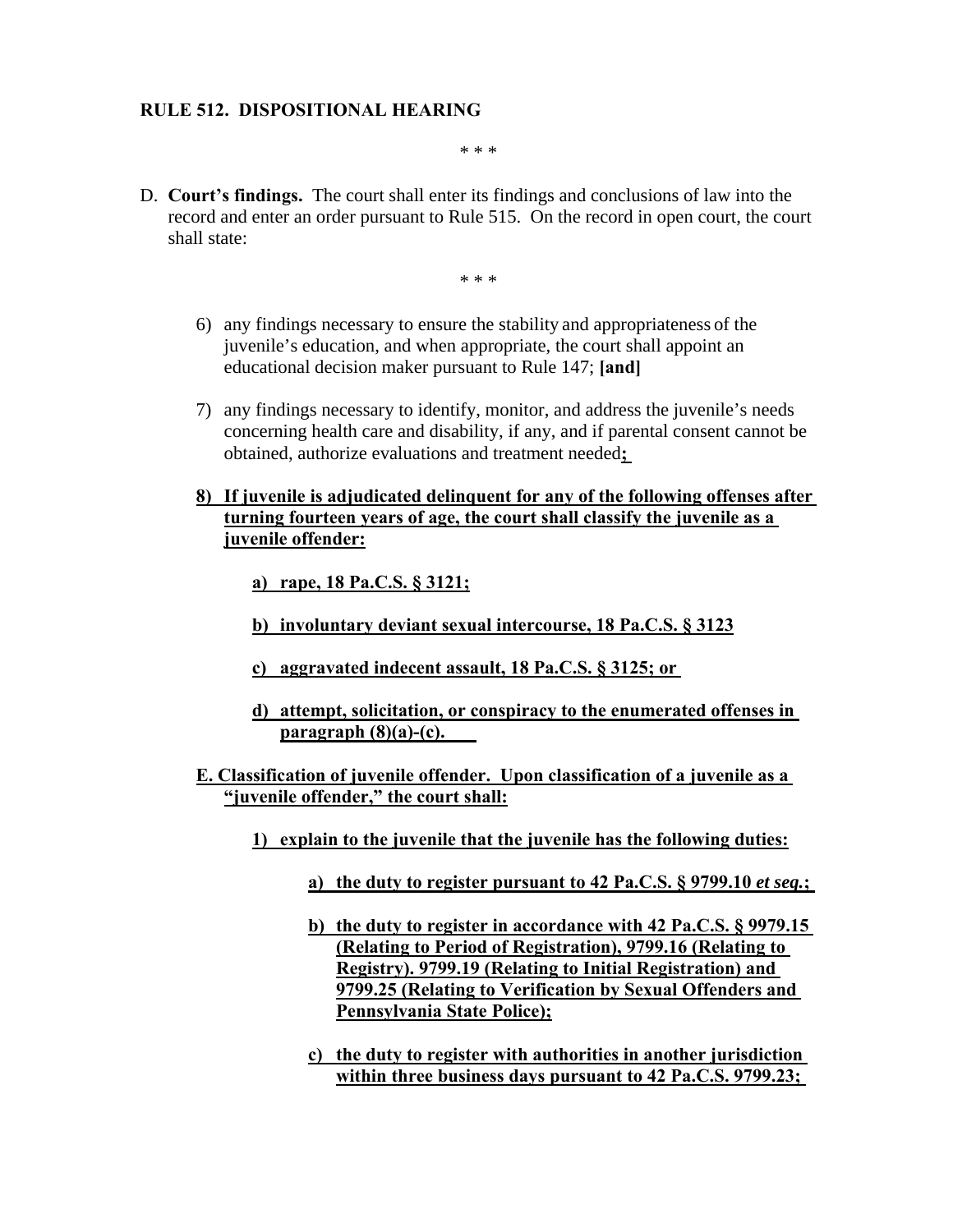## **d) the duty to submit to fingerprints, palm prints, DNA sample, and photograph at the time of the disposition; and**

### **2) fulfill the following duties of the court:**

- **a) classify the juvenile as a "juvenile offender" if juvenile is found delinquent for an offense that is a "juvenile offender" offense as defined by 42 Pa.C.S. § 9799.12;**
- **b) ensure the juvenile offender has signed the form stating that the duty to register has been explained; and**
- **c) issue any orders to a juvenile offender requiring the juvenile to provide information to the chief juvenile probation officer as set forth in 42 Pa.C.S. § 9799.16(B).**

#### **COMMENT**

\* \* \*

Pursuant to the Juvenile Act, the court has authority to order a physical or mental examination of a juvenile and medical or surgical treatment of a minor, who is suffering from a serious physical condition or illness which requires prompt treatment in the opinion of a physician. The court may order the treatment even if the guardians have not been given notice of the pending hearing, are not available, or without good cause inform the court that they do not consent to the treatment. 42 Pa.C.S. § 6339(b).

**If the juvenile is classified by the court as a "juvenile offender," as defined by 42 Pa.C.S. § 9799.12, pursuant to 42 Pa.C.S. § 9799.19(H), the judge is to order the juvenile to provide information required pursuant to 42 Pa.C.S. § 9799.16(B) to the chief juvenile probation officer at the time of disposition.** *See* **42 Pa.C.S. § 9799.19(H)(1). Pursuant to 42 Pa.C.S. § 9799.20, the court is to: 1) inform the juvenile of the juvenile's duty to register; 2) require the juvenile to read and sign a form stating that the duty to register has been explained and the at the juvenile understands the registration requirements; and 3) collect the information required under 42 Pa.C.S. § 9799.16(B)&(C) and forward the information to the Pennsylvania State Police for inclusion in the Registry.** *See* **42 Pa.C.S. § 9799.20.** 

**Additionally, 42 Pa.C.S. § 9799.23(A) requires at the time of disposition, the court to: 1) specifically classify the juvenile as a "juvenile offender"; 2) ensure the sexual offender has signed the form stating that the duty to register has been explained; and 3) issue any orders to a juvenile offender requiring the juvenile to provide information to the chief juvenile probation officer as set forth in 42 Pa.C.S. § 9799.16(B).** 

**The court, at the time of disposition, also is to inform the 'juvenile offender" of the following duties: 1) the duty to register as a sexual offender pursuant to 42 Pa.C.S. § 9799.10** *et seq.***; 2) the duty of the sexual offender to register in accordance with 42 Pa.C.S. §§ 9979.15 (Relating to period of registration), 9799.16 (Relating to Registry). 9799.19 (Relating to Initial Registration) and 9799.25 (Relating to Verification by Sexual Offenders and Pennsylvania State Police); 3) the duty of the sexual offender to register with authorities in another jurisdiction within three business days of specific occurrences as described in 42 Pa.C.S. 9799.23(A)(3); and 4) the duty of the sexual offender to submit to fingerprints, palm prints, DNA Sample, and photograph at the time of the disposition in accordance with 42 Pa.C.S. § 9799.16(C).** *See* **42 Pa.C.S. § 9799.23.** 

**In inter-county transfer cases for "juvenile offenders," the procedures differ. The court is to make the classification at the time of adjudication of delinquency.** *See* **Rule 302 and 800.** 

\* \* \*

# **RULE 614. SEXUALLY VIOLENT DELINQUENT CHILDREN.**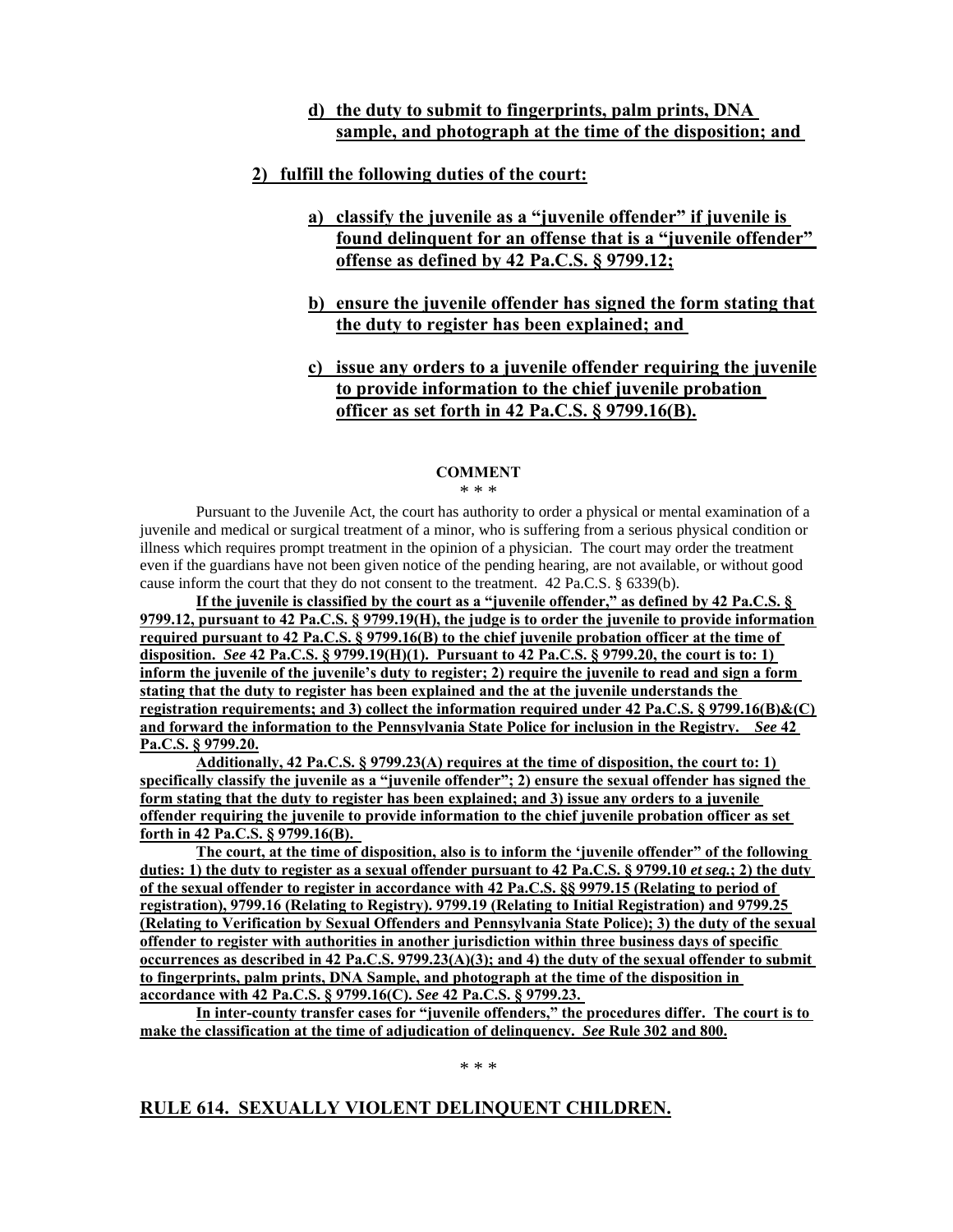- **A. Chief Juvenile Probation Officer's Duties. The Chief Juvenile Probation Officer shall:** 
	- **1) notify and aid SOAB concerning any juvenile, who is in a placement facility, as a result of having been adjudicated delinquent for an act(s) of sexual violence, ninety days prior to the juvenile's twentieth birthday:** 
		- **a) of the status of the juvenile;**
		- **b) by specifying where the juvenile is presently committed; and**
		- **c) in obtaining information required by SOAB pursuant to 42 Pa.C.S. §§ 6358(B) and 9799.24 (C) & (H);**
	- **2) when applicable for a juvenile, who is adjudicated delinquent for an act(s) of sexual violence, explain to the juvenile that if the juvenile remains in placement upon turning twenty years of age:** 
		- **a) the SOAB will perform an assessment to determine if the juvenile has a mental abnormality or personality disorder which results in serious difficulty controlling sexually violent behavior that makes the juvenile likely to engage in an act of sexual violence;**
		- **b) if the SOAB concludes that the juvenile is in need of involuntary inpatient treatment, the court will conduct a dispositional review hearing**;
		- **c) if the court, at the dispositional review hearing, finds there is a**  *prima facie* **case that the juvenile is in need of involuntary commitment pursuant to 42 Pa.C.S. § 6401** *et seq.***, the court will direct the county solicitor or a designee to file a petition to commence involuntary commitment proceedings;**
		- **d) if a petition has been filed to commence involuntary commitment proceedings, the court will conduct a hearing to determine if the juvenile has serious difficulty controlling sexually violent behavior that makes the juvenile likely to engage in an act of sexual violence;**
		- **e)** if, at a hearing pursuant to 42 Pa.C.S.  $\S$  6401 *et seq.*, the court **determines that the juvenile has serious difficulty controlling sexually violent behavior that makes the juvenile likely to engage in an act of sexual violence, the juvenile will be:** 
			- **i) committed to an involuntary inpatient facility; and**
			- **ii) classified as a "sexually violent delinquent child;"**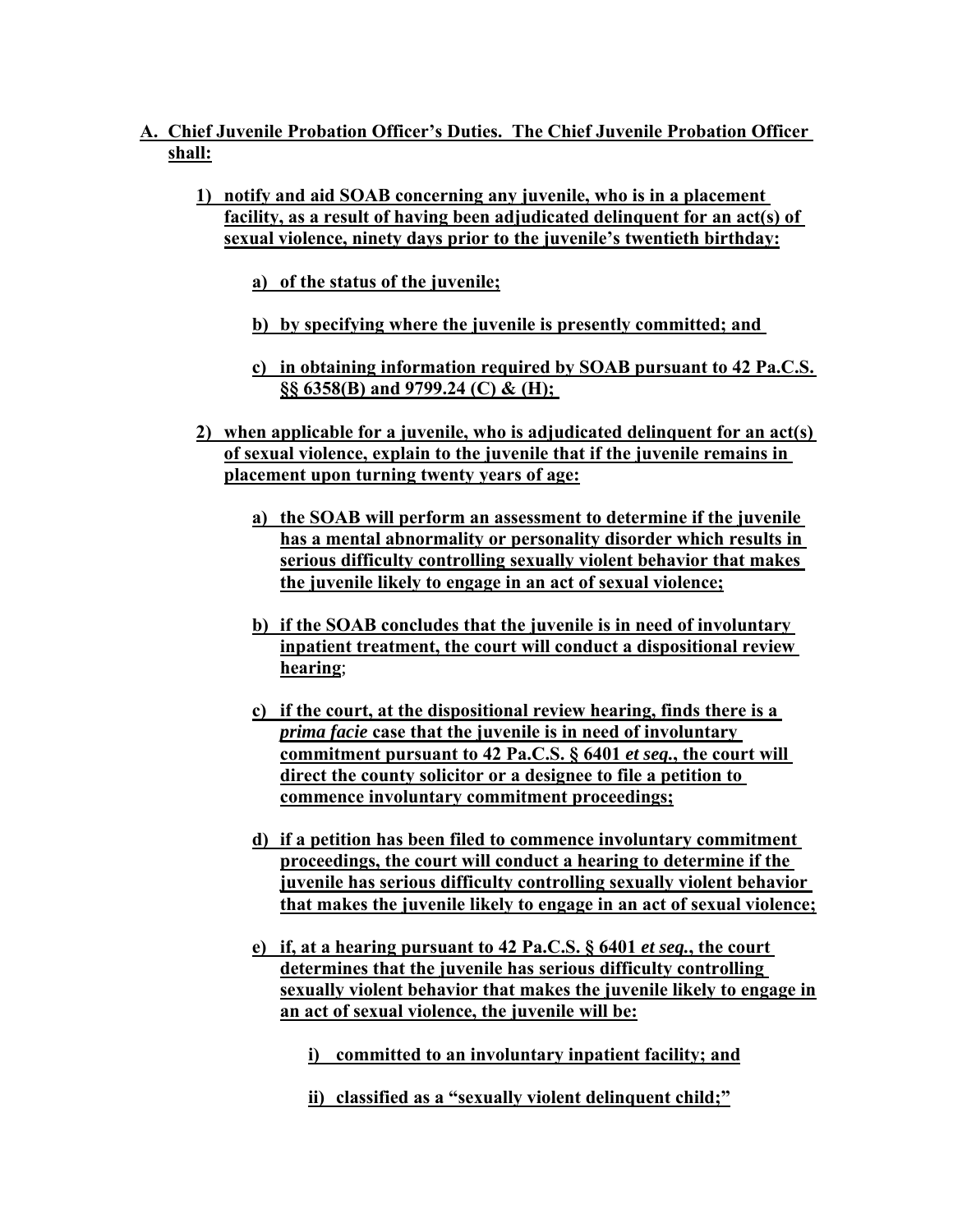- **f) if the juvenile is classified as a "sexually violent delinquent child," the juvenile must give the juvenile probation office specific information and have his or her photograph taken at the time of commitment to an involuntary inpatient center;**
- **g) if the juvenile is committed to an involuntary inpatient facility, the juvenile's case will be reviewed every year and the juvenile will not be released until it is determined that the juvenile no longer has serious difficulty controlling sexually violent behavior that makes the juvenile likely to engage in an act of sexual violence;**
- **h) if the juvenile is released from the inpatient facility, the juvenile will be transferred for involuntary outpatient treatment and subject to registration requirements, including:** 
	- **i) the duty to register pursuant to 42 Pa.C.S. § 9799.10** *et seq.***;**
	- **ii) the duty to register in accordance with 42 Pa.C.S. § 9979.15 (Relating to period of registration), 9799.16 (Relating to Registry). 9799.19 (Relating to Initial Registration) and 9799.25 (Relating to Verification by Sexual Offenders and Pennsylvania State Police);**
	- **iii) the duty to register with authorities in another jurisdiction within three business days pursuant to 42 Pa.C.S. 9799.23;**
	- **iv) the duty to submit to fingerprints, palm prints, DNA sample, and photograph at the time of the disposition; and**
- **B. Court's duties. The court shall:** 
	- **a) conduct a dispositional review hearing to determine if the juvenile is a "sexually violent delinquent child," if after an assessment, SOAB has determined the juvenile is in need of involuntary inpatient treatment;**
	- **b) order the solicitor or designee to file a petition to commence involuntary commitment proceedings if the court finds there is a** *prima facie* **case that the juvenile is in need of involuntary commitment pursuant to 42 Pa.C.S. § 6301** *et seq.***;**
	- **c) conduct a hearing pursuant to 42 Pa.C.S. § 6301** *et seq.* **and determine whether the juvenile has serious difficulty controlling sexually violent behavior that makes the juvenile likely to engage in an act(s) of sexual violence;**
	- **d) classify the juvenile as a "sexually violent delinquent child" if the court determines the juvenile has serious difficulty controlling the juvenile's**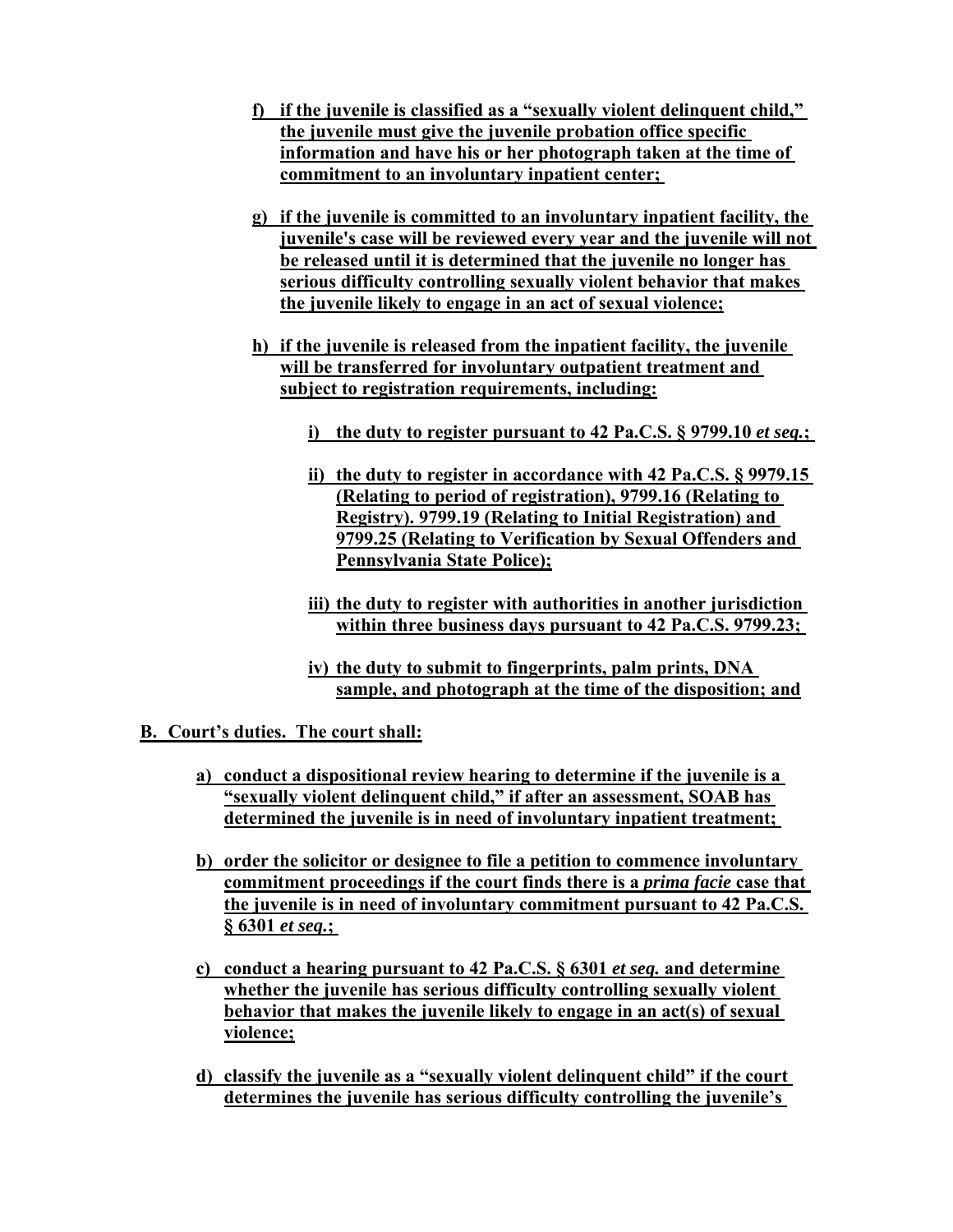**sexually violent behavior that makes the juvenile likely to engage in an act(s) of sexual violence, as defined by 42 Pa.C.S. § 9799.12;** 

- **i) ensure the sexual offender has signed the form stating that the duty to register has been explained if the juvenile is classified as a "sexually violent delinquent child;" and**
- **ii) issue any orders to a sexual offender requiring the juvenile to provide information to the chief juvenile probation officer as set forth in 42 Pa.C.S. § 9799.16(B) if the juvenile is classified as a "sexually violent delinquent child;" and**

**e) send a copy of any order to SOAB within ten days of the hearing**

#### **COMMENT**

*See* **42 Pa.C.S. §§ 6358 and 9799.24 for assessments of delinquent children by the SOAB.** *See also* **42 Pa.C.S. § 9799.23 for court notification.**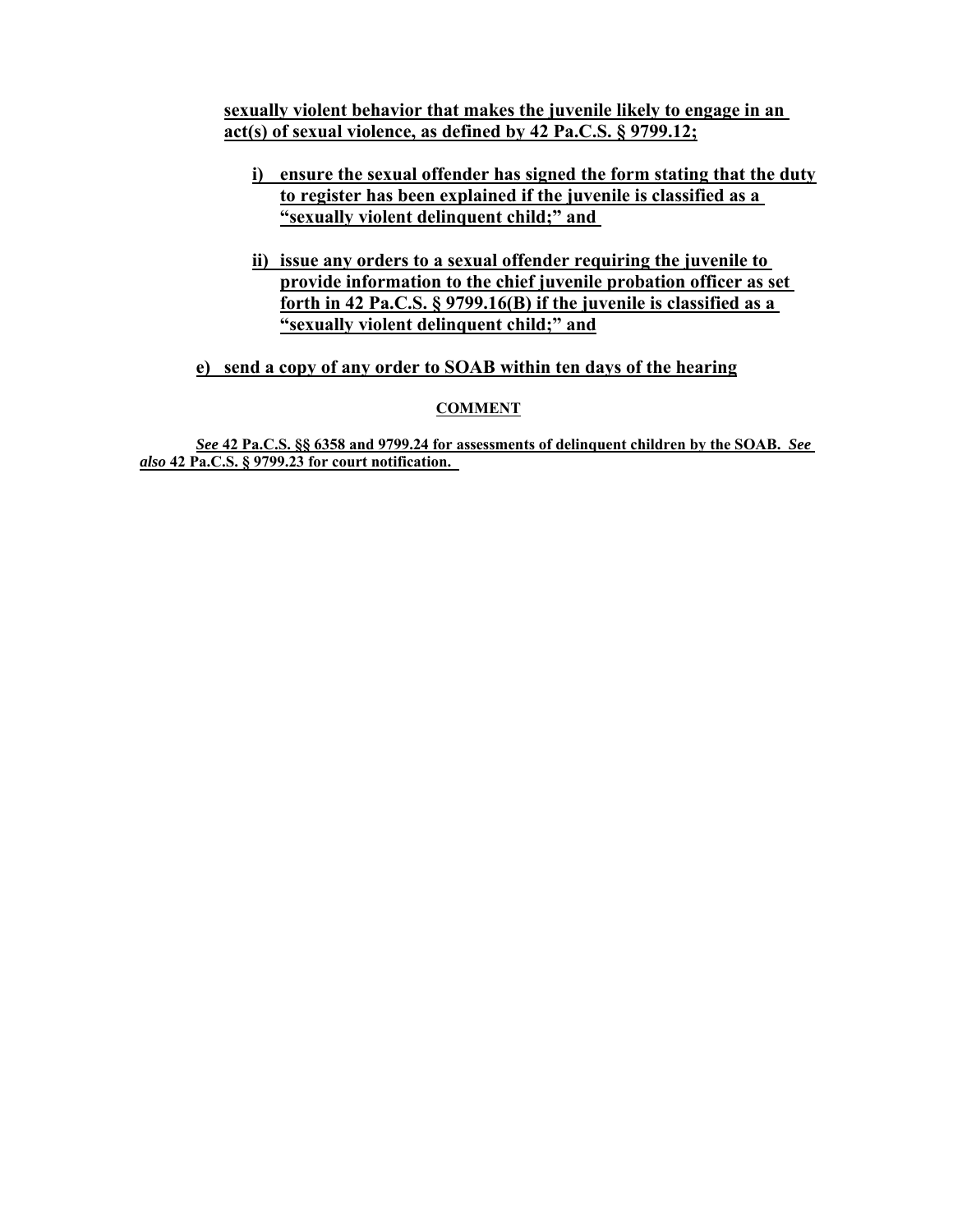## **CHAPTER 8 SUSPENSIONS**

### **RULE 800. SUSPENSIONS OF ACTS OF ASSEMBLY**

This rule provides for the suspension of the following Acts of Assembly that apply to delinquency proceedings only:

- 13) **The Act of December 20, 2011, P.L. 446, No. 111, § 18, 42 Pa.C.S. § 9799.23(A), which provides for classification of the "juvenile offender" at the time of disposition, is suspended only insofar as the Act is inconsistent with Rules 302 and 409, which require the classification of a "juvenile offender" for out-of-county cases at the time of the adjudication of delinquency.**
- **14)** The Act of July 9, 1976, P.L. 586, No. 142, § 2, 42 Pa.C.S. § 6323(a)(2), which provides that a delinquent child may be referred for an informal adjustment by a juvenile probation officer, is suspended only insofar as the Act is inconsistent with Rule 312, which provides that only an *alleged* delinquent child may be referred for an informal adjustment because the filing of informal adjustment shall occur prior to the filing of a petition.
- **[14]15**)Section 5720 of the Wiretapping and Electronic Surveillance Control Act, Act of October 4, 1978, P.L. 831, No. 164, 18 Pa.C.S. § 5720, is suspended as inconsistent with Rule 340 only insofar as the section may delay disclosure to a juvenile seeking discovery under Rule 340(B)(6); and Section 5721(b) of the Act, 18 Pa.C.S. § 5721(b), is suspended only insofar as the time frame for making a motion to suppress is concerned, as inconsistent with Rules 347 and 350.
- **[15]16**)The Act of July 9, 1976, P.L. 586, No. 142, § 2, 42 Pa.C.S. § 6340(c), which provides consent decree shall remain in force for six months unless the child is discharged sooner by probation services with the approval of the court, is suspended only insofar as the Act is inconsistent with the requirement of Rule 373 that a motion for early discharge is to be made to the court.
- **[16]17**)The Act of July 9, 1976, P.L. 586, No. 142, § 2, 42 Pa.C.S. § 6335, which provides for a hearing within ten days of the juvenile's detention unless the exceptions of (a)(1) $\&$ (2) or (f) are met, is suspended only insofar as the Act is inconsistent with Rule 391, which provides for an additional ten days of detention if a notice of intent for transfer to criminal proceedings has been filed.
- **[17]18**)The Act of July 9, 1976, P.L. 586, No. 142, § 2, 42 Pa.C.S. § 6355(g), which provides the burden of establishing by a preponderance of evidence